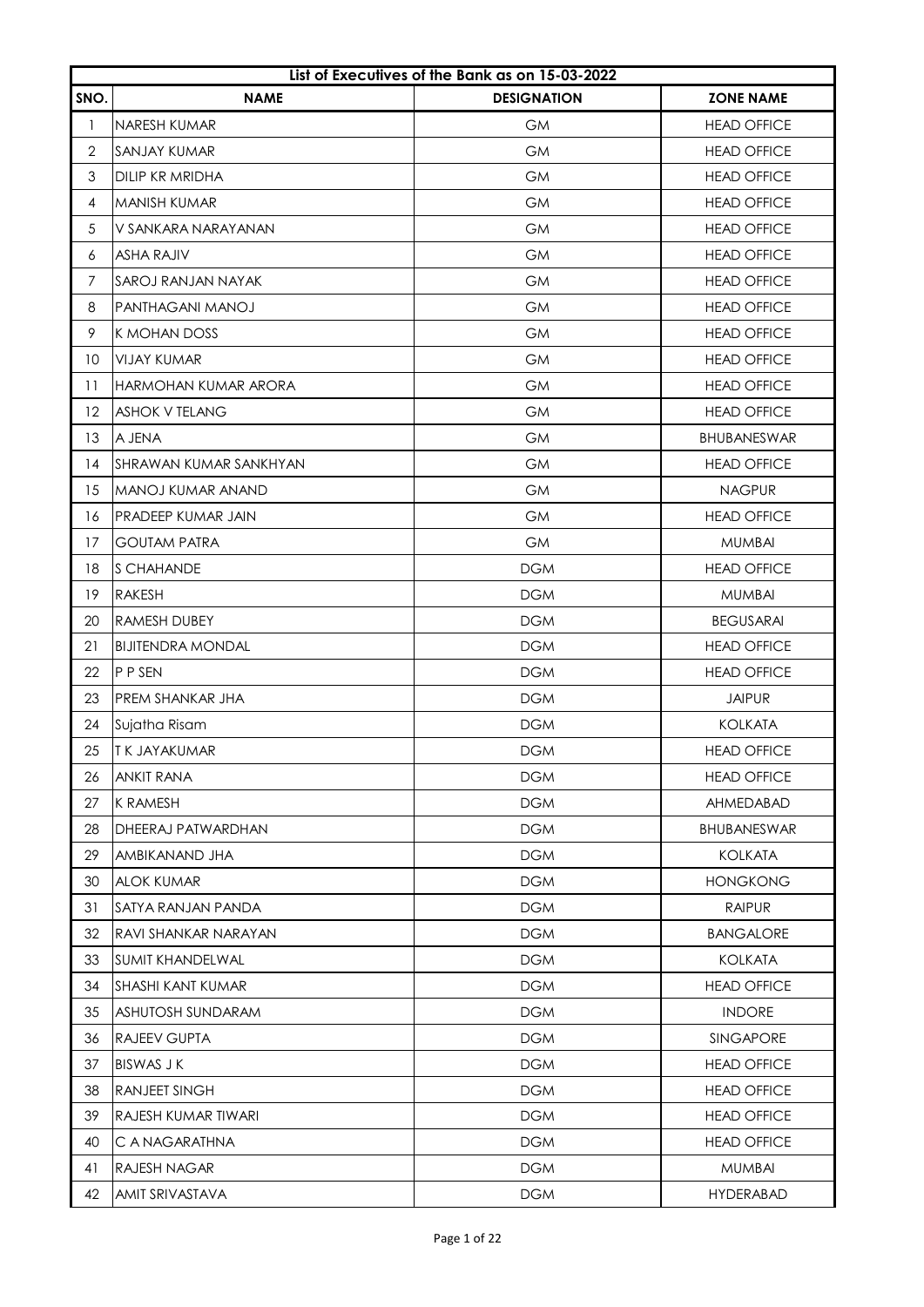|      | List of Executives of the Bank as on 15-03-2022 |                    |                    |  |
|------|-------------------------------------------------|--------------------|--------------------|--|
| SNO. | <b>NAME</b>                                     | <b>DESIGNATION</b> | <b>ZONE NAME</b>   |  |
| 43   | <b>JOYDEEP CHATTERJEE</b>                       | <b>DGM</b>         | <b>DURGAPUR</b>    |  |
| 44   | <b>RAMAN KUMAR SINGH</b>                        | <b>DGM</b>         | <b>SURAT</b>       |  |
| 45   | <b>D MOHANTY</b>                                | <b>DGM</b>         | <b>HEAD OFFICE</b> |  |
| 46   | ABHIMANNU RAJAK                                 | <b>DGM</b>         | MEERUT             |  |
| 47   | N PURNA CHANDRA RAO                             | <b>DGM</b>         | <b>HEAD OFFICE</b> |  |
| 48   | <b>SUKHDEV SINGH</b>                            | <b>DGM</b>         | <b>JALANDHAR</b>   |  |
| 49   | <b>SUJOY DUTTA</b>                              | <b>DGM</b>         | NEW DELHI          |  |
| 50   | ASHISH KUMAR SARKAR                             | <b>DGM</b>         | <b>HEAD OFFICE</b> |  |
| 51   | S C MAHAPATRA                                   | <b>DGM</b>         | <b>BHAGALPUR</b>   |  |
| 52   | <b>AVINASH SHUKLA</b>                           | <b>DGM</b>         | <b>HEAD OFFICE</b> |  |
| 53   | <b>NILESH S PARATE</b>                          | <b>DGM</b>         | ERNAKULAM          |  |
| 54   | <b>AMIT RAJ</b>                                 | <b>DGM</b>         | <b>BHOPAL</b>      |  |
| 55   | RAMESH CHANDRA SAHOO                            | <b>DGM</b>         | <b>HEAD OFFICE</b> |  |
| 56   | BAPPADITYA CHATTERJEE                           | <b>DGM</b>         | <b>HEAD OFFICE</b> |  |
| 57   | R.S. AJITH                                      | <b>DGM</b>         | <b>COIMBATORE</b>  |  |
| 58   | <b>ARNAB BARKAKATI</b>                          | <b>DGM</b>         | <b>HEAD OFFICE</b> |  |
| 59   | <b>HANS RAJ THAKUR</b>                          | <b>DGM</b>         | <b>DHARAMSHALA</b> |  |
| 60   | <b>SANDEEP KUMAR</b>                            | <b>DGM</b>         | <b>CHENNAI</b>     |  |
| 61   | S S NEGI                                        | <b>DGM</b>         | <b>SHIMLA</b>      |  |
| 62   | <b>SS SHIVA KUMAR</b>                           | <b>DGM</b>         | <b>HEAD OFFICE</b> |  |
| 63   | OM PRAKASH VERMA                                | <b>DGM</b>         | <b>LUCKNOW</b>     |  |
| 64   | <b>PRADEEP KUMAR SHARMA</b>                     | <b>DGM</b>         | <b>SHIMLA</b>      |  |
| 65   | K BALASUBRAMANIAN                               | <b>DGM</b>         | <b>PUNE</b>        |  |
| 66   | Sreenivasa Rao Kambhampati                      | <b>DGM</b>         | <b>KARNAL</b>      |  |
| 67   | GAURI SHANKAR GUPTA                             | <b>DGM</b>         | NEW DELHI          |  |
| 68   | LALATENDU BEHERA                                | <b>DGM</b>         | <b>BALASORE</b>    |  |
| 69   | <b>PRANAB KUMAR BISWAS</b>                      | <b>DGM</b>         | <b>AHMEDABAD</b>   |  |
| 70   | <b>GHANSHYAM PARMAR</b>                         | <b>DGM</b>         | <b>VARANASI</b>    |  |
| 71   | RAJESH UPADHYAY                                 | <b>DGM</b>         | <b>AJMER</b>       |  |
| 72   | MANOJ KUMAR SAHU                                | <b>DGM</b>         | <b>HEAD OFFICE</b> |  |
| 73   | RAVIKUMAR K                                     | <b>DGM</b>         | <b>HEAD OFFICE</b> |  |
| 74   | <b>SUDIP DIGHAL</b>                             | <b>DGM</b>         | <b>PATNA</b>       |  |
| 75   | SANDEEP SHARMA                                  | <b>DGM</b>         | <b>RANCHI</b>      |  |
| 76   | <b>GOUTAM SARKAR</b>                            | <b>DGM</b>         | SALT LAKE          |  |
| 77   | <b>SUBODH KUMAR JHA</b>                         | <b>DGM</b>         | <b>HEAD OFFICE</b> |  |
| 78   | <b>PRADEEP ANAND KESHARI</b>                    | <b>DGM</b>         | <b>DEHRADUN</b>    |  |
| 79   | <b>SUNIT KR JHA</b>                             | <b>DGM</b>         | <b>SILIGURI</b>    |  |
| 80   | RADHA CHENCHIAH                                 | <b>DGM</b>         | <b>BANGALORE</b>   |  |
| 81   | S K SHARMA                                      | <b>DGM</b>         | <b>HEAD OFFICE</b> |  |
| 82   | <b>MANMEET SUDHIRBHAI VYAS</b>                  | <b>DGM</b>         | <b>CHANDIGARH</b>  |  |
| 83   | LINGARAJ NAYAK                                  | <b>AGM</b>         | <b>BHUBANESWAR</b> |  |
| 84   | VIJAYKUMAR MURLIDHAR GAJBHIYE                   | <b>AGM</b>         | <b>NAGPUR</b>      |  |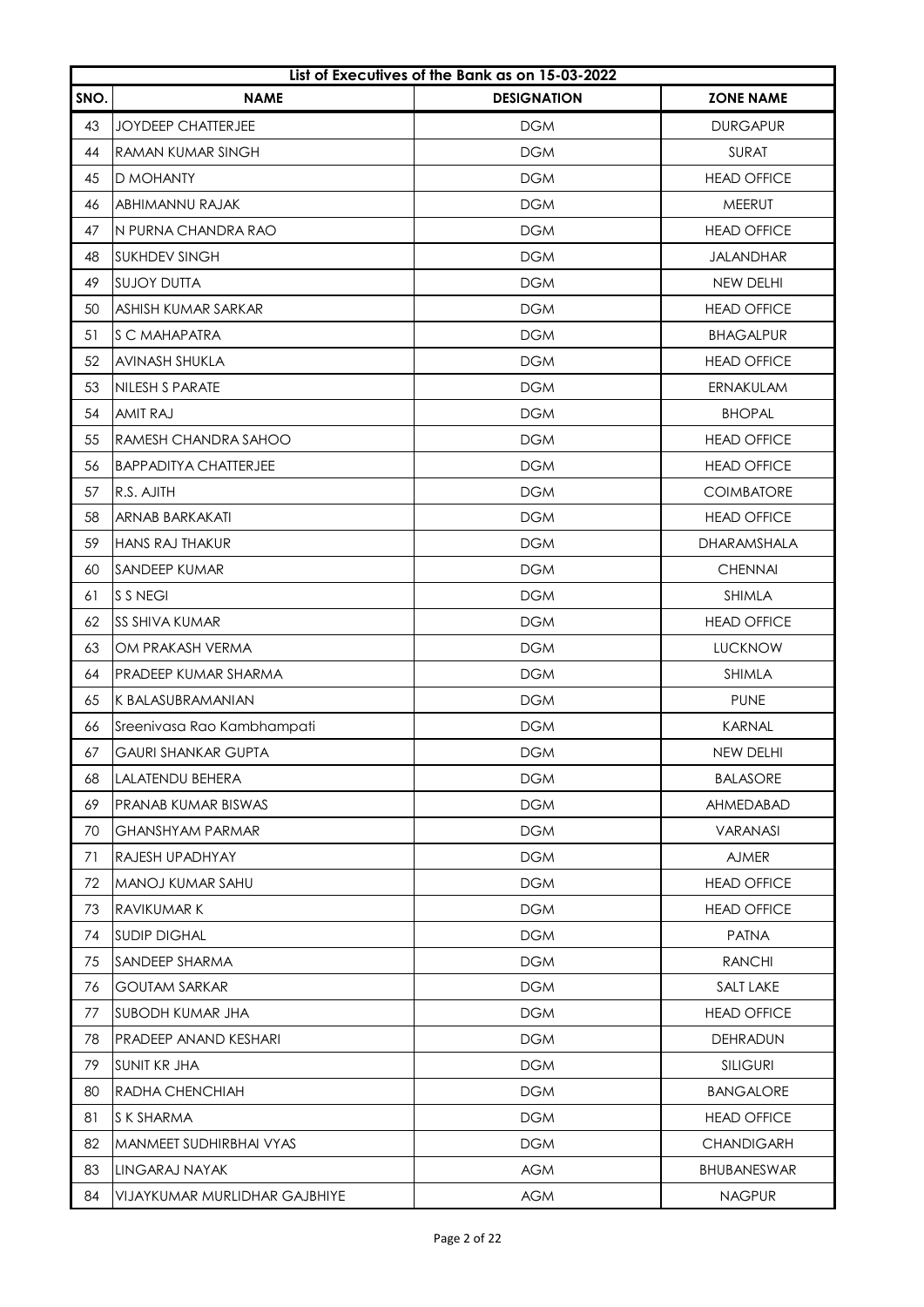|      | List of Executives of the Bank as on 15-03-2022 |                    |                    |  |
|------|-------------------------------------------------|--------------------|--------------------|--|
| SNO. | <b>NAME</b>                                     | <b>DESIGNATION</b> | <b>ZONE NAME</b>   |  |
| 85   | SHIVA SATYANARAYANA ANIMALLA                    | <b>AGM</b>         | <b>AHMEDABAD</b>   |  |
| 86   | ABANI KR BARUAH                                 | <b>AGM</b>         | <b>GUWAHATI</b>    |  |
| 87   | <b>HARSH SINGH RANA</b>                         | <b>AGM</b>         | <b>NEW DELHI</b>   |  |
| 88   | <b>PITAM SINGH</b>                              | <b>AGM</b>         | <b>JAIPUR</b>      |  |
| 89   | <b>TC POONIA</b>                                | <b>AGM</b>         | NEW DELHI          |  |
| 90   | <b>SANTANU GHOSH</b>                            | <b>AGM</b>         | <b>HEAD OFFICE</b> |  |
| 91   | <b>MOHAMMAD SABIR</b>                           | <b>AGM</b>         | <b>HEAD OFFICE</b> |  |
| 92   | <b>MOTHILAL BANOTH</b>                          | <b>AGM</b>         | <b>MUMBAI</b>      |  |
| 93   | MANAS KUMAR DAS                                 | <b>AGM</b>         | <b>HEAD OFFICE</b> |  |
| 94   | ANANDAN P                                       | <b>AGM</b>         | <b>HEAD OFFICE</b> |  |
| 95   | ANANTA KUMAR MACHARY                            | <b>AGM</b>         | <b>GUWAHATI</b>    |  |
| 96   | <b>PRADIP KUMAR MALAKAR</b>                     | <b>AGM</b>         | <b>BHUBANESWAR</b> |  |
| 97   | <b>DALEEP SINGH GARBYAL</b>                     | <b>AGM</b>         | <b>HEAD OFFICE</b> |  |
| 98   | <b>KHUSHI RAM</b>                               | <b>AGM</b>         | NEW DELHI          |  |
| 99   | SANDEEP KR BOSE                                 | <b>AGM</b>         | <b>HEAD OFFICE</b> |  |
| 100  | <b>BASANT KUMAR NAYAK</b>                       | <b>AGM</b>         | <b>MUMBAI</b>      |  |
| 101  | OM PRAKASH GUNANI                               | <b>AGM</b>         | <b>BHOPAL</b>      |  |
| 102  | CHANDRA SHEKHAR CHOUDHARY                       | <b>AGM</b>         | <b>AGARTALA</b>    |  |
| 103  | <b>G S ASHOK KUMAR</b>                          | <b>AGM</b>         | <b>CHENNAI</b>     |  |
| 104  | HEMANT KUMAR TIWARI                             | <b>AGM</b>         | <b>RANCHI</b>      |  |
| 105  | JOYDEEP NANDY                                   | <b>AGM</b>         | <b>GUWAHATI</b>    |  |
| 106  | <b>UMA DEVI MALLIA</b>                          | <b>AGM</b>         | <b>BANGALORE</b>   |  |
| 107  | <b>PRAFULLA BARMAN</b>                          | <b>AGM</b>         | <b>HEAD OFFICE</b> |  |
| 108  | <b>SANJAY NANDURKAR</b>                         | <b>AGM</b>         | AHMEDABAD          |  |
| 109  | <b>DIPTY SENAPATI</b>                           | <b>AGM</b>         | <b>BHUBANESWAR</b> |  |
| 110  | Raj Kumar MEENA                                 | <b>AGM</b>         | <b>INDORE</b>      |  |
| 111  | <b>JITIN SHARMA</b>                             | <b>AGM</b>         | <b>CHANDIGARH</b>  |  |
| 112  | V K THAPA                                       | <b>AGM</b>         | <b>JALANDHAR</b>   |  |
| 113  | NEMI CHAND BALOTIYA                             | <b>AGM</b>         | <b>KARNAL</b>      |  |
| 114  | <b>SHOUMODEEP GHOSH</b>                         | <b>AGM</b>         | <b>HEAD OFFICE</b> |  |
| 115  | A K PATRA                                       | <b>AGM</b>         | <b>HEAD OFFICE</b> |  |
| 116  | ASEEM KUMAR MISHRA                              | <b>AGM</b>         | <b>KOLKATA</b>     |  |
| 117  | P ABRAHAM GEORGE                                | <b>AGM</b>         | ERNAKULAM          |  |
| 118  | <b>PANKAJ JAISWAL</b>                           | <b>AGM</b>         | <b>HEAD OFFICE</b> |  |
| 119  | P B PAGARE                                      | <b>AGM</b>         | <b>HEAD OFFICE</b> |  |
| 120  | P C TIWARY                                      | <b>AGM</b>         | <b>DURGAPUR</b>    |  |
| 121  | <b>MANOJ KUMAR</b>                              | <b>AGM</b>         | <b>BANGALORE</b>   |  |
| 122  | A K MURMU                                       | <b>AGM</b>         | <b>HEAD OFFICE</b> |  |
| 123  | SIMANCHAL PANIGRAHI                             | <b>AGM</b>         | <b>HEAD OFFICE</b> |  |
| 124  | <b>UPENDRA MODI</b>                             | <b>AGM</b>         | <b>HEAD OFFICE</b> |  |
| 125  | Krishnakumar P G                                | <b>AGM</b>         | <b>COIMBATORE</b>  |  |
|      | A. MOHANRAM                                     |                    |                    |  |
| 126  |                                                 | <b>AGM</b>         | ERNAKULAM          |  |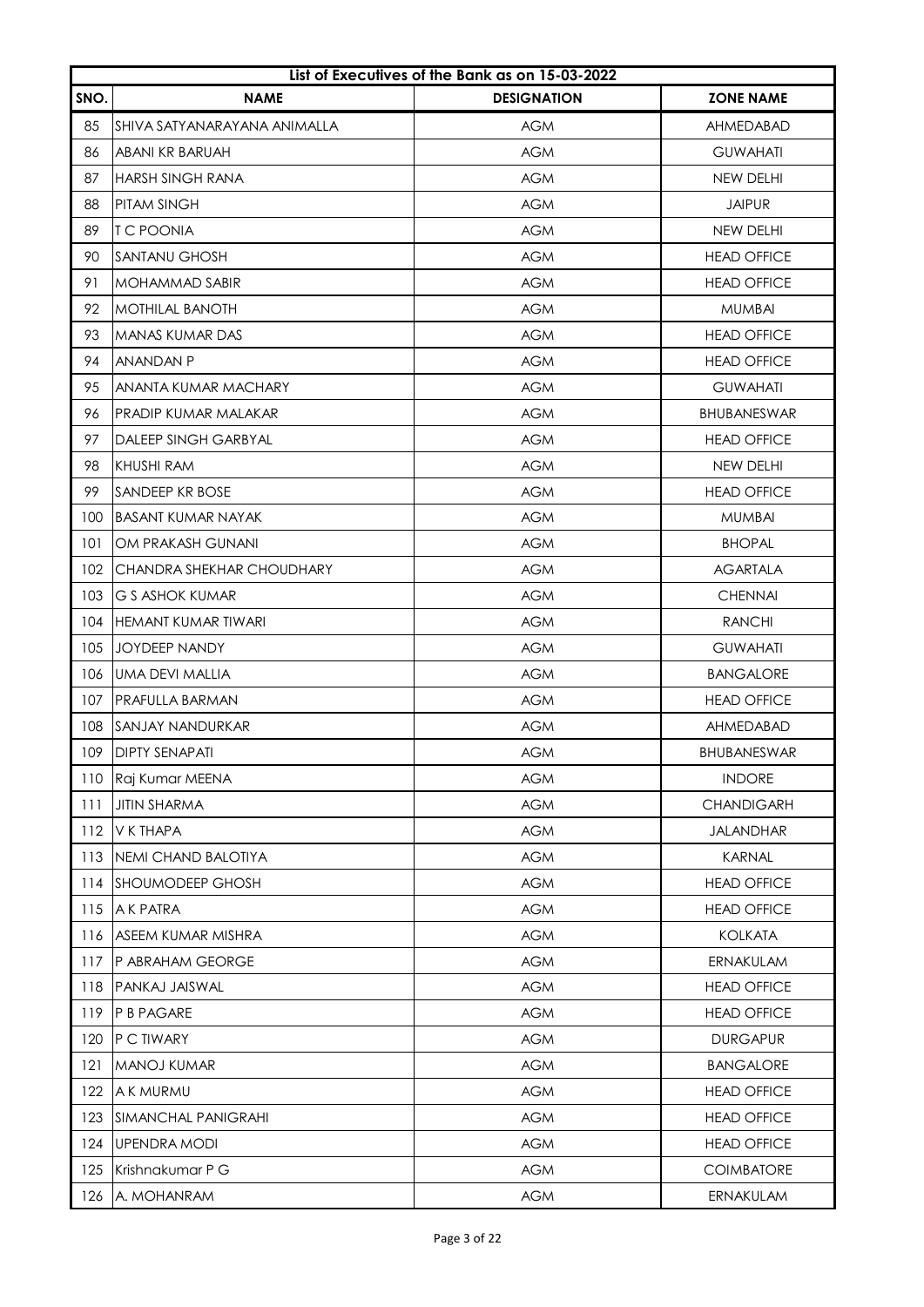|      | List of Executives of the Bank as on 15-03-2022 |                    |                    |  |
|------|-------------------------------------------------|--------------------|--------------------|--|
| SNO. | <b>NAME</b>                                     | <b>DESIGNATION</b> | <b>ZONE NAME</b>   |  |
| 127  | <b>JASWINDER KUMARI</b>                         | <b>AGM</b>         | <b>JALANDHAR</b>   |  |
| 128  | <b>JYOTHISH G</b>                               | <b>AGM</b>         | <b>CHENNAI</b>     |  |
| 129  | <b>K PREETHI</b>                                | <b>AGM</b>         | <b>HEAD OFFICE</b> |  |
| 130  | <b>NC GUPTA</b>                                 | <b>AGM</b>         | <b>HEAD OFFICE</b> |  |
| 131  | <b>RAMDEEN VERMA</b>                            | <b>AGM</b>         | <b>BHOPAL</b>      |  |
| 132  | RAMAKANTA SAHOO                                 | <b>AGM</b>         | <b>HEAD OFFICE</b> |  |
| 133  | MAHESH H MOUNDEKAR                              | <b>AGM</b>         | <b>CHANDIGARH</b>  |  |
| 134  | SRIKANTA KR SAHU                                | <b>AGM</b>         | <b>HEAD OFFICE</b> |  |
| 135  | <b>SANJAY JAIN</b>                              | <b>AGM</b>         | <b>SHIMLA</b>      |  |
| 136  | <b>NAWIN KUMAR</b>                              | <b>AGM</b>         | <b>PATNA</b>       |  |
| 137  | S S P GUPTA                                     | <b>AGM</b>         | SALT LAKE          |  |
| 138  | AMRENDRA KUMAR JHA                              | <b>AGM</b>         | <b>HEAD OFFICE</b> |  |
| 139  | RAJESH KUMAR                                    | <b>AGM</b>         | <b>CHANDIGARH</b>  |  |
| 140  | R S VISALE                                      | <b>AGM</b>         | <b>MUMBAI</b>      |  |
| 141  | ANANT KUMAR SHARMA                              | <b>AGM</b>         | <b>HEAD OFFICE</b> |  |
| 142  | VIJENDRA KUMAR                                  | <b>AGM</b>         | NEW DELHI          |  |
| 143  | <b>IT.S.SADANANDAN</b>                          | <b>AGM</b>         | <b>BANGALORE</b>   |  |
| 144  | <b>SUVENDU SEKHAR DASH</b>                      | <b>AGM</b>         | <b>HEAD OFFICE</b> |  |
|      | 145 PARAMJIT KAUR                               | <b>AGM</b>         | <b>JALANDHAR</b>   |  |
| 146  | <b>JIBAN KRISHNA DAS</b>                        | <b>AGM</b>         | <b>HEAD OFFICE</b> |  |
| 147  | <b>J.P.NEGI</b>                                 | <b>AGM</b>         | <b>HEAD OFFICE</b> |  |
| 148  | <b>PRASENJIT ROY</b>                            | <b>AGM</b>         | <b>HOOGHLY</b>     |  |
| 149  | <b>BHUBANESWAR PADHY</b>                        | <b>AGM</b>         | <b>CHENNAI</b>     |  |
| 150  | <b>NEERAJ DAPORKAR</b>                          | <b>AGM</b>         | <b>HEAD OFFICE</b> |  |
| 151  | <b>SURABHI VERMA</b>                            | <b>AGM</b>         | <b>LUCKNOW</b>     |  |
| 152  | <b>SOURABH SINGH</b>                            | <b>AGM</b>         | <b>LUCKNOW</b>     |  |
| 153  | <b>SWADESH MISHRA</b>                           | <b>AGM</b>         | <b>HEAD OFFICE</b> |  |
| 154  | <b>RIYAS KM</b>                                 | <b>AGM</b>         | <b>HEAD OFFICE</b> |  |
| 155  | CHINMAYA KUMAR SAHOO                            | <b>AGM</b>         | <b>AHMEDABAD</b>   |  |
| 156  | <b>BHOR NILESH VIJAY</b>                        | <b>AGM</b>         | <b>HEAD OFFICE</b> |  |
| 157  | <b>ASHOK SADASHIV LANDGE</b>                    | <b>AGM</b>         | <b>HYDERABAD</b>   |  |
| 158  | <b>RAJESH KUMAR</b>                             | <b>AGM</b>         | <b>HEAD OFFICE</b> |  |
| 159  | AMALESH TRIPATHI                                | <b>AGM</b>         | <b>HEAD OFFICE</b> |  |
| 160  | <b>JYOTI</b>                                    | <b>AGM</b>         | NEW DELHI          |  |
| 161  | <b>MANOJ KUMAR</b>                              | <b>AGM</b>         | <b>SURAT</b>       |  |
| 162  | IPRAVIN KUMAR                                   | <b>AGM</b>         | <b>SURAT</b>       |  |
| 163  | <b>BINOD KUMAR</b>                              | <b>AGM</b>         | <b>SILIGURI</b>    |  |
| 164  | <b>GURUPADA DAS</b>                             | <b>AGM</b>         | <b>HONGKONG</b>    |  |
| 165  | <b>GOURAB CHATTERJEE</b>                        | <b>AGM</b>         | SINGAPORE          |  |
| 166  | SANJEEV ROY                                     | <b>AGM</b>         | <b>KOLKATA</b>     |  |
| 167  | <b>BHAGWAT SINGH BHAKUNI</b>                    | <b>AGM</b>         | CHANDIGARH         |  |
| 168  | AJAY KUMAR                                      | <b>AGM</b>         | <b>HEAD OFFICE</b> |  |
|      |                                                 |                    |                    |  |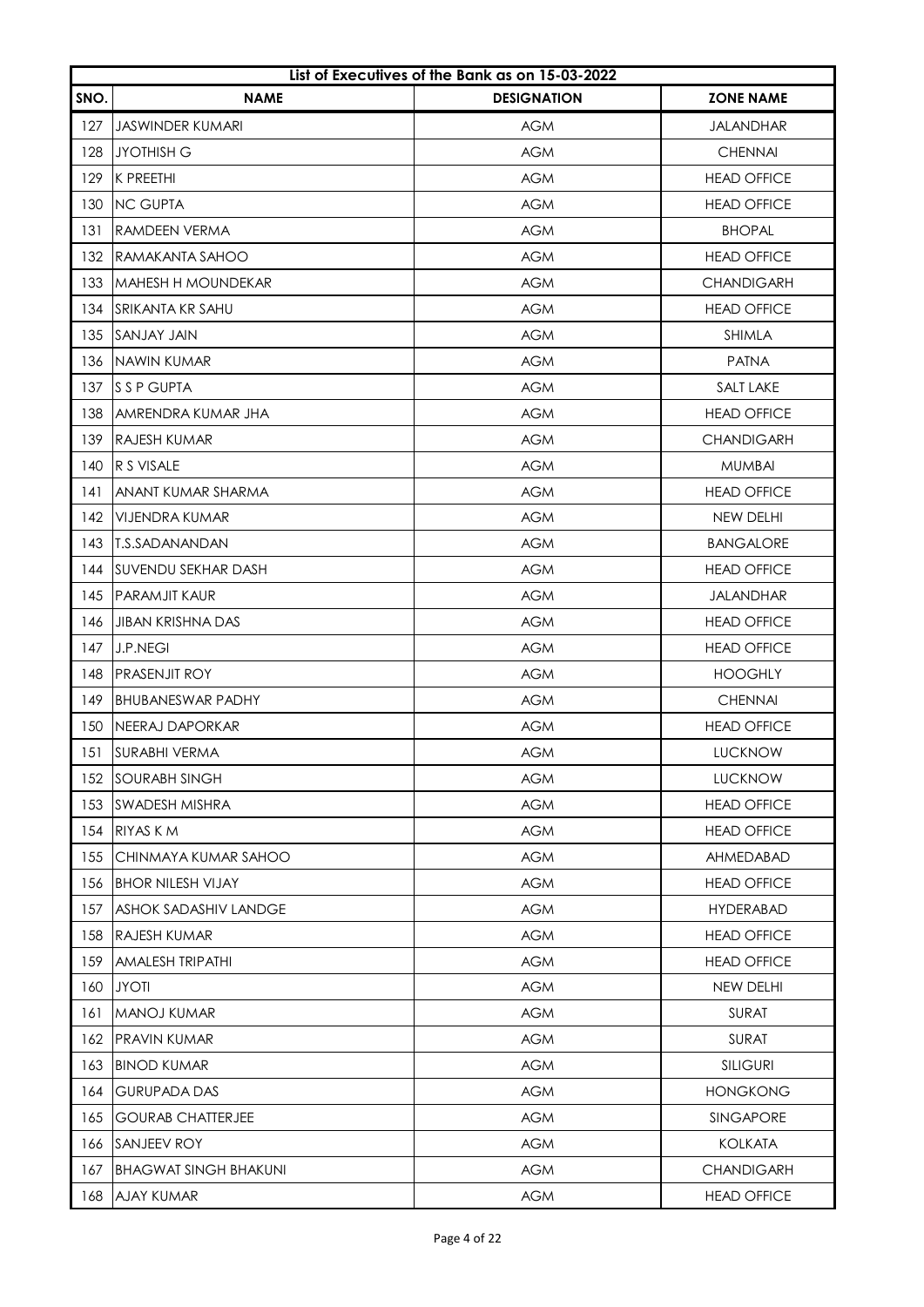|      | List of Executives of the Bank as on 15-03-2022 |                    |                    |  |
|------|-------------------------------------------------|--------------------|--------------------|--|
| SNO. | <b>NAME</b>                                     | <b>DESIGNATION</b> | <b>ZONE NAME</b>   |  |
| 169  | <b>VIMLESH KR PANDEY</b>                        | <b>AGM</b>         | <b>HEAD OFFICE</b> |  |
| 170  | <b>GAJANAN PRADHAN</b>                          | <b>AGM</b>         | <b>HEAD OFFICE</b> |  |
| 171  | NEERAJ                                          | <b>AGM</b>         | <b>KARNAL</b>      |  |
| 172  | <b>AMIT BHARDWAJ</b>                            | <b>AGM</b>         | <b>KANPUR</b>      |  |
| 173  | <b>JAVED</b>                                    | <b>AGM</b>         | <b>CHANDIGARH</b>  |  |
| 174  | N SRIKANTH                                      | <b>AGM</b>         | <b>CHENNAI</b>     |  |
| 175  | <b>VINIT KUMAR</b>                              | <b>AGM</b>         | <b>HEAD OFFICE</b> |  |
| 176  | <b>LOKESH KUMAR</b>                             | <b>AGM</b>         | <b>CHENNAI</b>     |  |
| 177  | <b>U.SASIBHUSHANA RAO</b>                       | <b>AGM</b>         | <b>HYDERABAD</b>   |  |
| 178  | <b>LUCKY NAYAK</b>                              | <b>AGM</b>         | BHUBANESWAR        |  |
| 179  | LOKENDRA SHARMA                                 | <b>AGM</b>         | <b>HYDERABAD</b>   |  |
| 180  | <b>NAGRAJ</b>                                   | <b>AGM</b>         | <b>HEAD OFFICE</b> |  |
| 181  | <b>KUSUM GUPTA</b>                              | <b>AGM</b>         | NEW DELHI          |  |
| 182  | <b>GORDHAN LAL VERMA</b>                        | <b>AGM</b>         | <b>JAIPUR</b>      |  |
| 183  | <b>SOUMIT PAUL</b>                              | <b>AGM</b>         | <b>INDORE</b>      |  |
| 184  | MAHENDRA SINGH                                  | <b>AGM</b>         | <b>JAIPUR</b>      |  |
| 185  | INITIN DHONDIRAM BODAKE                         | <b>AGM</b>         | <b>MUMBAI</b>      |  |
| 186  | <b>LOKESH AGARWAL</b>                           | <b>AGM</b>         | <b>MUMBAI</b>      |  |
| 187  | <b>VIVEK KR MISHRA</b>                          | <b>AGM</b>         | <b>LUCKNOW</b>     |  |
| 188  | <b>DEBASISH NAYAK</b>                           | <b>AGM</b>         | <b>HEAD OFFICE</b> |  |
| 189  | VISHAL DILEEPRAO NIKAM                          | <b>AGM</b>         | <b>NAGPUR</b>      |  |
| 190  | IDEBASISH MAHAPATRA                             | <b>AGM</b>         | <b>HEAD OFFICE</b> |  |
| 191  | <b>KAPIL BISHNOI</b>                            | <b>AGM</b>         | <b>MUMBAI</b>      |  |
| 192  | <b>SHELESH NAVLAKHA</b>                         | <b>AGM</b>         | <b>PUNE</b>        |  |
| 193  | <b>VIKRANT TANDAN</b>                           | <b>AGM</b>         | SAMBALPUR          |  |
| 194  | VIJENDRA BHARDWAJ                               | <b>AGM</b>         | <b>BHOPAL</b>      |  |
| 195  | ISHRAVAN KUMAR                                  | <b>AGM</b>         | <b>MUMBAI</b>      |  |
| 196  | <b>RAMESH KUMAR SINGH</b>                       | <b>AGM</b>         | <b>PUNE</b>        |  |
| 197  | R JAISHANKAR IYER                               | <b>AGM</b>         | <b>HEAD OFFICE</b> |  |
| 198  | <b>MANISH KUMAR</b>                             | <b>AGM</b>         | <b>SURAT</b>       |  |
| 199  | <b>ASHUTOSH SINGH</b>                           | <b>AGM</b>         | <b>KOLKATA</b>     |  |
| 200  | <b>RAJU DAS</b>                                 | <b>AGM</b>         | <b>AGARTALA</b>    |  |
| 201  | AKSHAY KUMAR                                    | <b>AGM</b>         | NEW DELHI          |  |
| 202  | <b>BIBEKANANDA JYOTISHI</b>                     | <b>AGM</b>         | <b>HEAD OFFICE</b> |  |
| 203  | <b>SMT.ARCHANA MISHRA</b>                       | <b>AGM</b>         | <b>HEAD OFFICE</b> |  |
| 204  | <b>MAHESH KUMAR</b>                             | <b>AGM</b>         | NEW DELHI          |  |
| 205  | S. THAKUR                                       | <b>AGM</b>         | <b>MUMBAI</b>      |  |
| 206  | <b>SHWET PRAKASH KACHHAP</b>                    | <b>AGM</b>         | <b>PATNA</b>       |  |
| 207  | <b>ABHIJIT DAS</b>                              | <b>AGM</b>         | <b>JORHAT</b>      |  |
| 208  | <b>JITIN CHOUDHARY</b>                          | <b>AGM</b>         | <b>MUMBAI</b>      |  |
| 209  | <b>BHUVNESHWAR SINGH GURUNG</b>                 | <b>AGM</b>         | <b>JODHPUR</b>     |  |
| 210  | <b>S B N TIWARI</b>                             | <b>AGM</b>         | <b>KOLKATA</b>     |  |
|      |                                                 |                    |                    |  |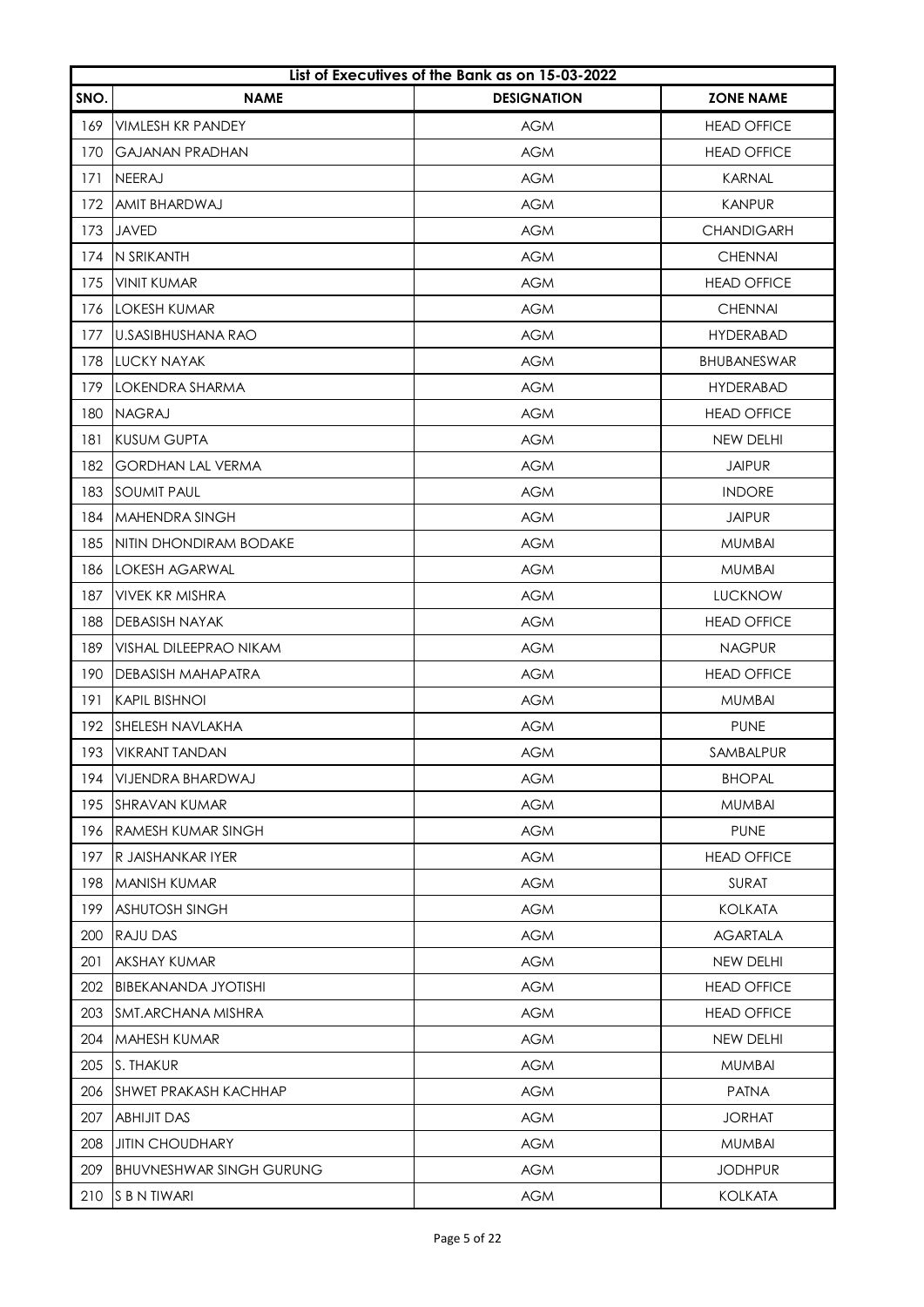|      | List of Executives of the Bank as on 15-03-2022 |                    |                    |  |
|------|-------------------------------------------------|--------------------|--------------------|--|
| SNO. | <b>NAME</b>                                     | <b>DESIGNATION</b> | <b>ZONE NAME</b>   |  |
| 211  | RACHNA MISHRA                                   | <b>AGM</b>         | <b>HEAD OFFICE</b> |  |
| 212  | Amol B Mandare                                  | <b>AGM</b>         | <b>NAGPUR</b>      |  |
| 213  | S SARAVANAN                                     | <b>AGM</b>         | ERNAKULAM          |  |
| 214  | AMIT KUMAR ADAK                                 | <b>AGM</b>         | <b>DURGAPUR</b>    |  |
| 215  | <b>PALASH HALDAR</b>                            | <b>AGM</b>         | <b>HEAD OFFICE</b> |  |
| 216  | <b>SUDIP DHAR</b>                               | <b>AGM</b>         | <b>HEAD OFFICE</b> |  |
| 217  | IRAVI SHANKAR PATHAK                            | <b>AGM</b>         | <b>HEAD OFFICE</b> |  |
| 218  | SANJAY YADAV                                    | <b>AGM</b>         | <b>MUMBAI</b>      |  |
| 219  | <b>M SRINIVASA CHARY</b>                        | <b>AGM</b>         | <b>HYDERABAD</b>   |  |
| 220  | lSita Ram MEENA                                 | <b>AGM</b>         | <b>HEAD OFFICE</b> |  |
| 221  | <b>SURESH PARIMI</b>                            | <b>AGM</b>         | <b>HYDERABAD</b>   |  |
| 222  | <b>IUPENDRA GORNOOR</b>                         | <b>AGM</b>         | <b>BANGALORE</b>   |  |
| 223  | MAHENDRA MAL DUGAR                              | <b>AGM</b>         | <b>JAIPUR</b>      |  |
| 224  | AMIT POTDAR                                     | <b>AGM</b>         | <b>BHOPAL</b>      |  |
| 225  | M.MADHAIYAN                                     | <b>AGM</b>         | <b>BANGALORE</b>   |  |
| 226  | DEEPAK KUMAR                                    | <b>AGM</b>         | <b>HEAD OFFICE</b> |  |
| 227  | ASHISH KUMAR BISWAL                             | <b>AGM</b>         | <b>BHUBANESWAR</b> |  |
| 228  | <b>VIMAL KISHORE BHATT</b>                      | <b>AGM</b>         | MEERUT             |  |
| 229  | <b>SANDEEP KUMAR SAHOO</b>                      | <b>AGM</b>         | AHMEDABAD          |  |
| 230  | <b>IMAYANK SINGH</b>                            | <b>AGM</b>         | <b>HEAD OFFICE</b> |  |
| 231  | NIRAJ KUMAR SHUKLA                              | <b>AGM</b>         | <b>HEAD OFFICE</b> |  |
| 232  | <b>SUBHASIS MISHRA</b>                          | <b>AGM</b>         | <b>HEAD OFFICE</b> |  |
| 233  | <b>SURJEET KUMAR</b>                            | <b>AGM</b>         | <b>HEAD OFFICE</b> |  |
| 234  | <b>ALOK</b>                                     | <b>AGM</b>         | <b>HEAD OFFICE</b> |  |
| 235  | <b>VARSHA</b>                                   | <b>AGM</b>         | <b>KOLKATA</b>     |  |
| 236  | <b>JITENDRA KUMAR</b>                           | <b>AGM</b>         | <b>CHENNAI</b>     |  |
| 237  | <b>MILAN DUBEY</b>                              | <b>AGM</b>         | NEW DELHI          |  |
| 238  | <b>DULI CHAND REGAR</b>                         | <b>AGM</b>         | <b>HEAD OFFICE</b> |  |
| 239  | <b>VEENA KUMARI</b>                             | <b>AGM</b>         | <b>BEGUSARAI</b>   |  |
| 240  | <b>SANTANU GHOSH</b>                            | <b>AGM</b>         | <b>HOOGHLY</b>     |  |
| 241  | RAJENDRA PRASAD RAJPUT                          | <b>AGM</b>         | <b>JALANDHAR</b>   |  |
| 242  | KAILASH CHANDRA PADHIAL                         | <b>AGM</b>         | <b>HEAD OFFICE</b> |  |
| 243  | NAVNEETG.PARATE                                 | <b>AGM</b>         | <b>NAGPUR</b>      |  |
| 244  | <b>VIDYOTMA</b>                                 | <b>AGM</b>         | <b>PUNE</b>        |  |
| 245  | <b>ALOK KUMAR</b>                               | <b>AGM</b>         | <b>INDORE</b>      |  |
| 246  | CHANDRAMA GIREM                                 | <b>AGM</b>         | SAMBALPUR          |  |
| 247  | ISUBODH KUMAR SINGH                             | <b>AGM</b>         | <b>SILIGURI</b>    |  |
| 248  | RAJANI KANTA BISWAL                             | <b>AGM</b>         | <b>SURAT</b>       |  |
| 249  | <b>SHYAM NARAYAN</b>                            | <b>AGM</b>         | <b>MUMBAI</b>      |  |
| 250  | MANISH KUMAR                                    | <b>AGM</b>         | NEW DELHI          |  |
| 251  | <b>VIVEK KUMAR SINGH</b>                        | <b>AGM</b>         | <b>HEAD OFFICE</b> |  |
| 252  | NAGENDRA MOHAN JAISWAL                          | <b>AGM</b>         | <b>HEAD OFFICE</b> |  |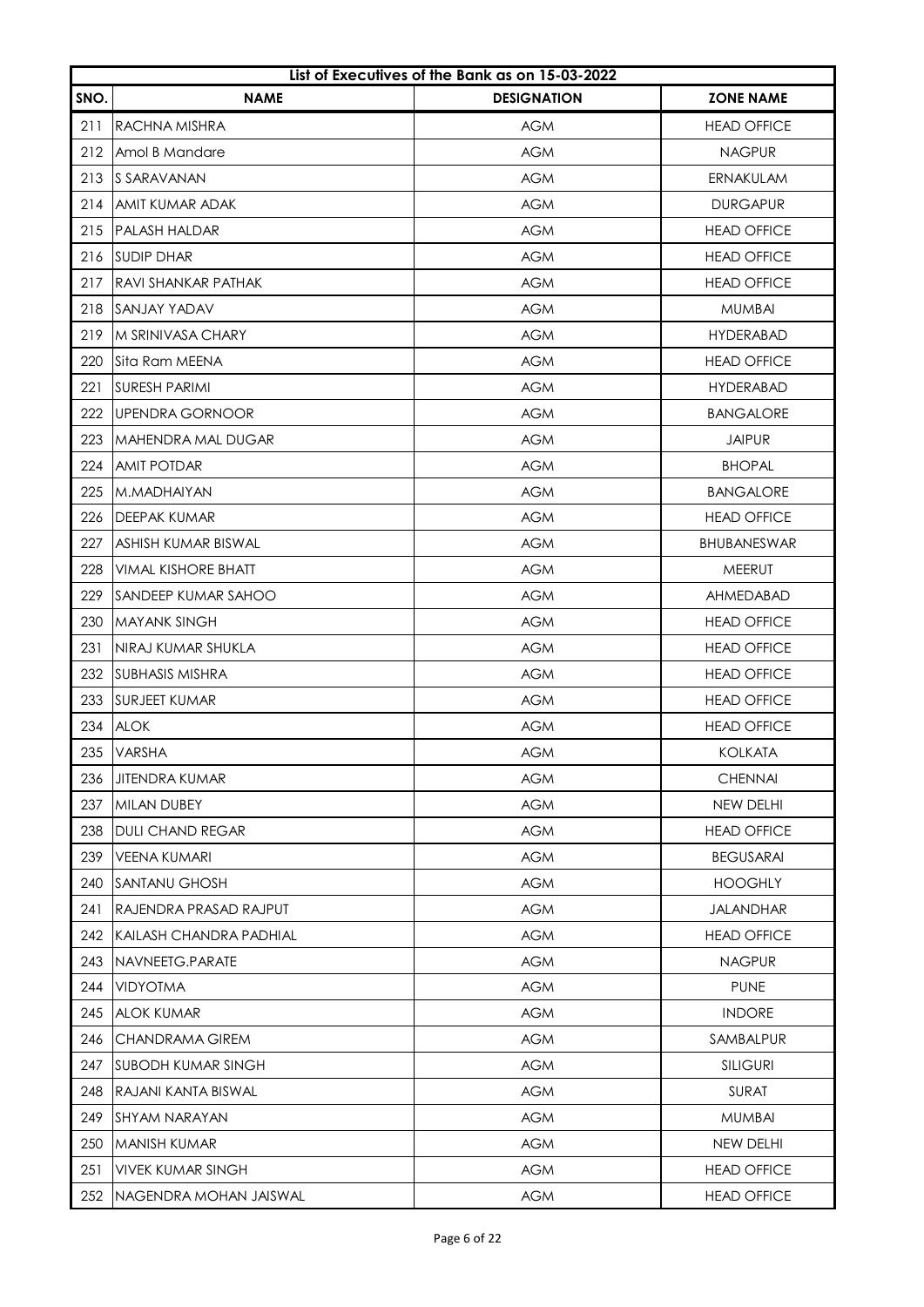|      | List of Executives of the Bank as on 15-03-2022 |                      |                    |  |
|------|-------------------------------------------------|----------------------|--------------------|--|
| SNO. | <b>NAME</b>                                     | <b>DESIGNATION</b>   | <b>ZONE NAME</b>   |  |
| 253  | AMAR SINGH RATHOD                               | <b>AGM</b>           | <b>MUMBAI</b>      |  |
| 254  | ROHIT PRAVEEN EKKA                              | <b>AGM</b>           | <b>KOLKATA</b>     |  |
| 255  | ANKUR SHARMA                                    | <b>AGM</b>           | <b>DEHRADUN</b>    |  |
| 256  | <b>KRISHAN PAL SINGH</b>                        | <b>AGM</b>           | <b>HEAD OFFICE</b> |  |
| 257  | LT COL S K MONDAL                               | AGM(SECURITY)        | <b>HEAD OFFICE</b> |  |
| 258  | <b>ASHWINI KUMAR</b>                            | <b>CHIEF MANAGER</b> | <b>MUMBAI</b>      |  |
| 259  | <b>RAM SINGH MEENA</b>                          | <b>CHIEF MANAGER</b> | <b>JAIPUR</b>      |  |
| 260  | V K BHAGAT                                      | <b>CHIEF MANAGER</b> | <b>JALANDHAR</b>   |  |
| 261  | <b>HAJARI LAL MEENA</b>                         | <b>CHIEF MANAGER</b> | <b>INDORE</b>      |  |
| 262  | Vinod Kumar Sharma                              | <b>CHIEF MANAGER</b> | <b>KARNAL</b>      |  |
| 263  | <b>GOVINDARAJ T</b>                             | <b>CHIEF MANAGER</b> | <b>CHENNAI</b>     |  |
| 264  | <b>RAKESH DANI</b>                              | <b>CHIEF MANAGER</b> | <b>HEAD OFFICE</b> |  |
| 265  | DHIRENDRA SINGH KUTIYAL                         | <b>CHIEF MANAGER</b> | <b>LUCKNOW</b>     |  |
| 266  | <b>GYANANAND SHARMA</b>                         | <b>CHIEF MANAGER</b> | <b>PUNE</b>        |  |
| 267  | <b>VIKASH JAIN</b>                              | <b>CHIEF MANAGER</b> | NEW DELHI          |  |
| 268  | R K JASROTIA                                    | <b>CHIEF MANAGER</b> | <b>CHANDIGARH</b>  |  |
| 269  | NEERAJ KUMAR SINGHAL                            | <b>CHIEF MANAGER</b> | NEW DELHI          |  |
| 270  | ABHAY KUMAR                                     | <b>CHIEF MANAGER</b> | <b>SURAT</b>       |  |
| 271  | MUNAWWAR IQBAL                                  | <b>CHIEF MANAGER</b> | <b>KANPUR</b>      |  |
| 272  | Ravinder Kumar Bali                             | <b>CHIEF MANAGER</b> | <b>SHIMLA</b>      |  |
| 273  | SANSAR BHUSHAN AGRAWAL                          | <b>CHIEF MANAGER</b> | <b>HEAD OFFICE</b> |  |
| 274  | AMIT KOHLI                                      | <b>CHIEF MANAGER</b> | <b>RAIPUR</b>      |  |
| 275  | <b>MANOJ KUMAR SONI</b>                         | <b>CHIEF MANAGER</b> | SALT LAKE          |  |
| 276  | <b>SUMAN KR SINHA</b>                           | <b>CHIEF MANAGER</b> | <b>NAGPUR</b>      |  |
| 277  | <b>ASHOK KUMAR SINGH</b>                        | <b>CHIEF MANAGER</b> | <b>SHIMLA</b>      |  |
| 278  | <b>KULWANT RAI</b>                              | <b>CHIEF MANAGER</b> | SHIMLA             |  |
| 279  | <b>NISHI KANT SINGH</b>                         | <b>CHIEF MANAGER</b> | <b>BALASORE</b>    |  |
| 280  | NIRMALA CHANDRA PANDA                           | <b>CHIEF MANAGER</b> | <b>BHUBANESWAR</b> |  |
| 281  | <b>BHARAT CHANDRA TRIPATHY</b>                  | <b>CHIEF MANAGER</b> | <b>HOOGHLY</b>     |  |
| 282  | SANJAY KUMAR SINHA                              | <b>CHIEF MANAGER</b> | <b>VARANASI</b>    |  |
| 283  | RAJENDRA KUMAR SOLANKI                          | <b>CHIEF MANAGER</b> | AHMEDABAD          |  |
| 284  | RAJESH KUMAR BEHERA                             | <b>CHIEF MANAGER</b> | <b>BHUBANESWAR</b> |  |
| 285  | <b>HARI PRASAD PANDA</b>                        | <b>CHIEF MANAGER</b> | <b>HEAD OFFICE</b> |  |
| 286  | <b>RAJ KUMAR BHOLE</b>                          | <b>CHIEF MANAGER</b> | <b>BANGALORE</b>   |  |
| 287  | SANJEEV KUMAR NAYAK                             | <b>CHIEF MANAGER</b> | SAMBALPUR          |  |
| 288  | ANINDYA KUMAR DAS                               | <b>CHIEF MANAGER</b> | <b>MUMBAI</b>      |  |
| 289  | BISHNU PADA KARMAKAR                            | <b>CHIEF MANAGER</b> | <b>JORHAT</b>      |  |
| 290  | <b>PRAFULL SETHIA</b>                           | <b>CHIEF MANAGER</b> | <b>KOLKATA</b>     |  |
| 291  | A PRAMANIK                                      | <b>CHIEF MANAGER</b> | <b>BEGUSARAI</b>   |  |
| 292  | <b>ASIF AKHTAR NOMANI</b>                       | <b>CHIEF MANAGER</b> | <b>PATNA</b>       |  |
| 293  | SURENDRA KUMAR SATIJA                           | <b>CHIEF MANAGER</b> | <b>AHMEDABAD</b>   |  |
| 294  | <b>KRR RAJYALAKSHMI</b>                         | <b>CHIEF MANAGER</b> | <b>HYDERABAD</b>   |  |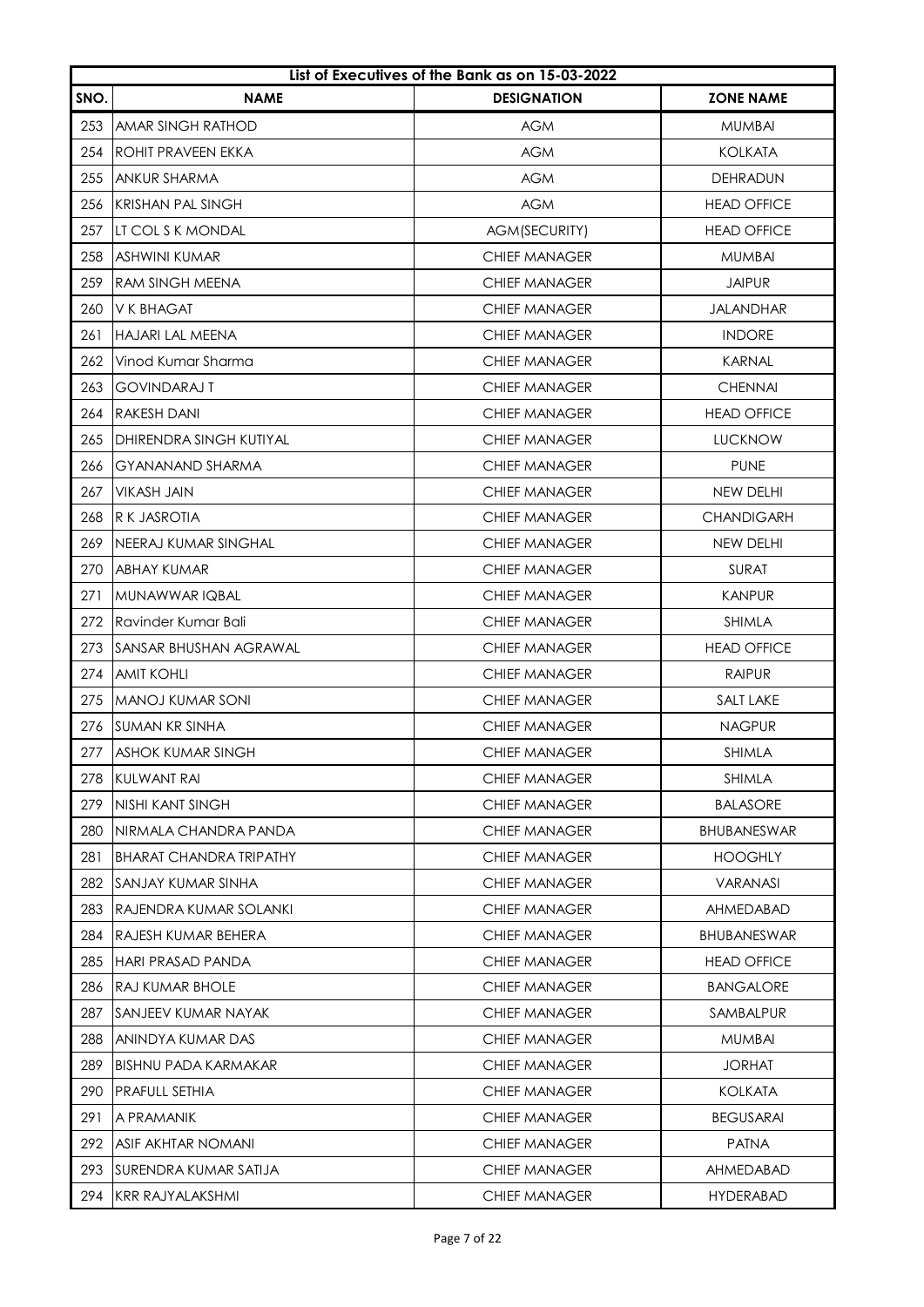|      | List of Executives of the Bank as on 15-03-2022 |                      |                    |  |
|------|-------------------------------------------------|----------------------|--------------------|--|
| SNO. | <b>NAME</b>                                     | <b>DESIGNATION</b>   | <b>ZONE NAME</b>   |  |
| 295  | <b>ANITA RANI</b>                               | <b>CHIEF MANAGER</b> | <b>JALANDHAR</b>   |  |
| 296  | ISUMAN KUMAR SINHA                              | <b>CHIEF MANAGER</b> | <b>BANGALORE</b>   |  |
| 297  | KISHOR KUMAR ACHARYA                            | <b>CHIEF MANAGER</b> | <b>BHUBANESWAR</b> |  |
| 298  | NIRUPAM KUMAR RAI                               | <b>CHIEF MANAGER</b> | <b>BHAGALPUR</b>   |  |
| 299  | <b>PAWAN KUMAR</b>                              | <b>CHIEF MANAGER</b> | KARNAL             |  |
| 300  | A K SAW                                         | <b>CHIEF MANAGER</b> | <b>SALT LAKE</b>   |  |
| 301  | <b>MENKA</b>                                    | <b>CHIEF MANAGER</b> | <b>SALT LAKE</b>   |  |
| 302  | <b>SUNIL KUMAR DASH</b>                         | <b>CHIEF MANAGER</b> | <b>BALASORE</b>    |  |
| 303  | SHASHI RANJAN                                   | <b>CHIEF MANAGER</b> | <b>DHARAMSHALA</b> |  |
| 304  | <b>S B SAMANTRAY</b>                            | <b>CHIEF MANAGER</b> | <b>BHUBANESWAR</b> |  |
| 305  | <b>ANJU SINHA</b>                               | <b>CHIEF MANAGER</b> | <b>RANCHI</b>      |  |
| 306  | KOUSHIK SARKAR                                  | <b>CHIEF MANAGER</b> | <b>SILIGURI</b>    |  |
| 307  | ASHISH RANJAN                                   | <b>CHIEF MANAGER</b> | <b>MUMBAI</b>      |  |
| 308  | <b>AJIT KUMAR</b>                               | <b>CHIEF MANAGER</b> | <b>SILIGURI</b>    |  |
| 309  | RAMA CHANDRA DASH                               | <b>CHIEF MANAGER</b> | <b>HEAD OFFICE</b> |  |
| 310  | <b>VINAYAK KUMAR</b>                            | <b>CHIEF MANAGER</b> | <b>HEAD OFFICE</b> |  |
| 311  | ABHAY KUMAR                                     | <b>CHIEF MANAGER</b> | <b>KOLKATA</b>     |  |
| 312  | RAGHUNATH TUDU                                  | <b>CHIEF MANAGER</b> | <b>BHUBANESWAR</b> |  |
| 313  | SATYARANJAN MOHANTY                             | <b>CHIEF MANAGER</b> | <b>SILIGURI</b>    |  |
| 314  | <b>SANJAY kumar SINGH</b>                       | <b>CHIEF MANAGER</b> | NEW DELHI          |  |
| 315  | PANKAJ KUMAR SHARMA                             | <b>CHIEF MANAGER</b> | <b>HEAD OFFICE</b> |  |
| 316  | <b>RAVINDER SINGH</b>                           | <b>CHIEF MANAGER</b> | NEW DELHI          |  |
| 317  | BHAWNA SINHA                                    | <b>CHIEF MANAGER</b> | <b>BHAGALPUR</b>   |  |
| 318  | AMRENDRA KUMAR VERMA                            | <b>CHIEF MANAGER</b> | <b>JORHAT</b>      |  |
| 319  | PROMOD KUMAR THAKUR                             | <b>CHIEF MANAGER</b> | <b>SALT LAKE</b>   |  |
| 320  | ARUN KUMAR D                                    | <b>CHIEF MANAGER</b> | <b>COIMBATORE</b>  |  |
| 321  | ABHISHEK SINHA                                  | <b>CHIEF MANAGER</b> | <b>AHMEDABAD</b>   |  |
| 322  | <b>LALIT PRAKASH</b>                            | <b>CHIEF MANAGER</b> | NEW DELHI          |  |
| 323  | <b>VRIDDHI CHAND KUMAWAT</b>                    | <b>CHIEF MANAGER</b> | <b>JAIPUR</b>      |  |
| 324  | SHUBHANKAR NANDI                                | <b>CHIEF MANAGER</b> | <b>KOLKATA</b>     |  |
| 325  | RASMIRANJAN MOHAPATRA                           | <b>CHIEF MANAGER</b> | <b>SALT LAKE</b>   |  |
| 326  | GAJENDRA KUSHWAHA                               | <b>CHIEF MANAGER</b> | <b>VARANASI</b>    |  |
| 327  | ARUN KUMAR PATRA                                | <b>CHIEF MANAGER</b> | <b>KOLKATA</b>     |  |
| 328  | ABHAY BIKASH                                    | <b>CHIEF MANAGER</b> | SAMBALPUR          |  |
| 329  | SOUMENDRA SINGH                                 | <b>CHIEF MANAGER</b> | <b>HYDERABAD</b>   |  |
| 330  | <b>JAIPRAKASH JHAJHARIA</b>                     | <b>CHIEF MANAGER</b> | <b>JAIPUR</b>      |  |
| 331  | SWATANTRA KUMAR MAURYA                          | <b>CHIEF MANAGER</b> | <b>CHANDIGARH</b>  |  |
| 332  | <b>Ramesh Chand Dadhwal</b>                     | <b>CHIEF MANAGER</b> | <b>SHIMLA</b>      |  |
| 333  | MESHRAM T K                                     | <b>CHIEF MANAGER</b> | <b>RAIPUR</b>      |  |
| 334  | <b>H R RANGI</b>                                | <b>CHIEF MANAGER</b> | <b>JODHPUR</b>     |  |
| 335  | SHIV RAJ SINGH MEENA                            | <b>CHIEF MANAGER</b> | <b>AJMER</b>       |  |
| 336  | <b>KISHORI RAM</b>                              | <b>CHIEF MANAGER</b> | <b>PATNA</b>       |  |
|      |                                                 |                      |                    |  |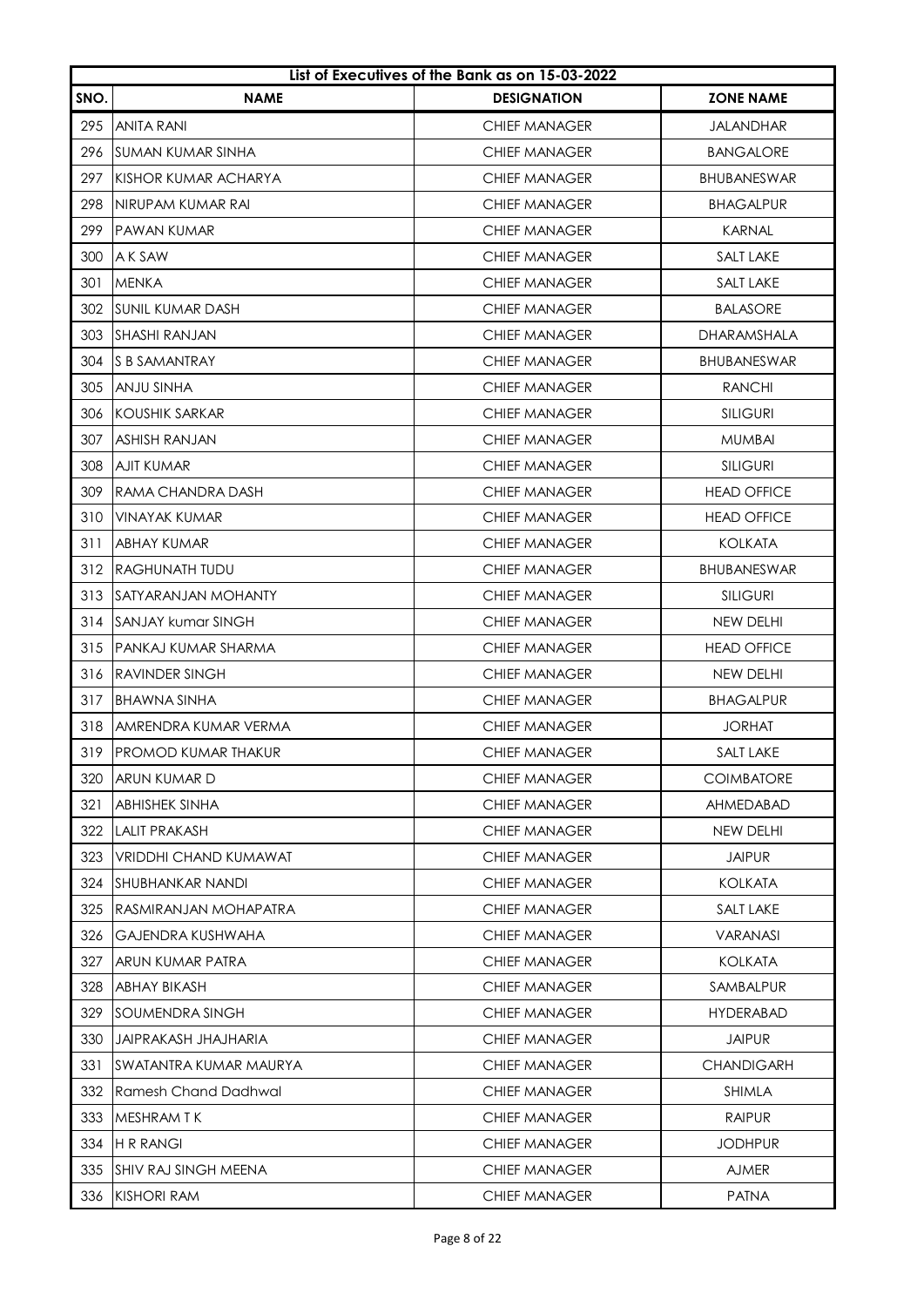|      | List of Executives of the Bank as on 15-03-2022 |                      |                    |  |
|------|-------------------------------------------------|----------------------|--------------------|--|
| SNO. | <b>NAME</b>                                     | <b>DESIGNATION</b>   | <b>ZONE NAME</b>   |  |
| 337  | <b>BAXSHI ASHISH KUMAR</b>                      | <b>CHIEF MANAGER</b> | <b>MUMBAI</b>      |  |
| 338  | ANURADHA AGRAHARI                               | CHIEF MANAGER        | <b>RAIPUR</b>      |  |
| 339  | H PHANI                                         | <b>CHIEF MANAGER</b> | <b>HYDERABAD</b>   |  |
| 340  | TEJENDRA NATH BARNWAL                           | <b>CHIEF MANAGER</b> | <b>RAIPUR</b>      |  |
| 341  | <b>BHARATI ROY BISWAS</b>                       | <b>CHIEF MANAGER</b> | <b>SALT LAKE</b>   |  |
| 342  | LALLU RAM MEENA                                 | <b>CHIEF MANAGER</b> | <b>JAIPUR</b>      |  |
| 343  | <b>IRITESH SINGH</b>                            | <b>CHIEF MANAGER</b> | NEW DELHI          |  |
| 344  | <b>ISACHIN DILIP PALIWAL</b>                    | <b>CHIEF MANAGER</b> | <b>NAGPUR</b>      |  |
| 345  | KEWAL KRISHAN JASWAL                            | <b>CHIEF MANAGER</b> | <b>SHIMLA</b>      |  |
| 346  | <b>VEENA VADINI</b>                             | <b>CHIEF MANAGER</b> | <b>SHIMLA</b>      |  |
| 347  | <b>GOPAL ARORA</b>                              | <b>CHIEF MANAGER</b> | NEW DELHI          |  |
| 348  | <b>DILIP D SAWANT</b>                           | <b>CHIEF MANAGER</b> | <b>MUMBAI</b>      |  |
| 349  | <b>BHIMA DUTTA</b>                              | <b>CHIEF MANAGER</b> | <b>SHIMLA</b>      |  |
| 350  | IP K MISTRY                                     | CHIEF MANAGER        | <b>RAIPUR</b>      |  |
| 351  | IRUDRENDRA NARAYAN CHOWDHURY                    | <b>CHIEF MANAGER</b> | <b>BHAGALPUR</b>   |  |
| 352  | <b>DEBASHIS MUKHERJEE</b>                       | <b>CHIEF MANAGER</b> | <b>HOOGHLY</b>     |  |
| 353  | IDILIP MONDAL                                   | <b>CHIEF MANAGER</b> | <b>HEAD OFFICE</b> |  |
| 354  | DUGGIRALA TRIVIKRAMA RAO                        | <b>CHIEF MANAGER</b> | <b>HYDERABAD</b>   |  |
| 355  | ANGSUMAN MAITRA                                 | <b>CHIEF MANAGER</b> | <b>GUWAHATI</b>    |  |
| 356  | <b>P M BUNKER</b>                               | <b>CHIEF MANAGER</b> | <b>JAIPUR</b>      |  |
| 357  | <b>SRIDHARAN P</b>                              | <b>CHIEF MANAGER</b> | <b>COIMBATORE</b>  |  |
| 358  | ANAND KUMAR MAHESHWARI                          | <b>CHIEF MANAGER</b> | <b>INDORE</b>      |  |
| 359  | <b>MEENAKSHI GON BISWAS</b>                     | <b>CHIEF MANAGER</b> | <b>HOOGHLY</b>     |  |
| 360  | MANOJ KUMAR GOSWAMI                             | <b>CHIEF MANAGER</b> | NEW DELHI          |  |
| 361  | <b>MOHAN LAL</b>                                | <b>CHIEF MANAGER</b> | NEW DELHI          |  |
| 362  | <b>MANJU KAPOOR</b>                             | <b>CHIEF MANAGER</b> | MEERUT             |  |
| 363  | <b>ISHIVAJI SATYAJIT</b>                        | <b>CHIEF MANAGER</b> | SALT LAKE          |  |
| 364  | Parveen Kumar Rustagi                           | <b>CHIEF MANAGER</b> | <b>SHIMLA</b>      |  |
| 365  | <b>MOHAN SINGH MOTI</b>                         | <b>CHIEF MANAGER</b> | <b>JALANDHAR</b>   |  |
| 366  | <b>SWAGATAM DASH</b>                            | <b>CHIEF MANAGER</b> | <b>BHUBANESWAR</b> |  |
| 367  | S SENTHIL KUMARAN                               | <b>CHIEF MANAGER</b> | <b>CHENNAI</b>     |  |
| 368  | N.S.MADHUKAR                                    | <b>CHIEF MANAGER</b> | <b>HEAD OFFICE</b> |  |
| 369  | C D MISHRA                                      | <b>CHIEF MANAGER</b> | <b>BANGALORE</b>   |  |
| 370  | <b>LINA ROY</b>                                 | <b>CHIEF MANAGER</b> | <b>KOLKATA</b>     |  |
| 371  | SHEIKH MOHD ASIF                                | <b>CHIEF MANAGER</b> | <b>NAGPUR</b>      |  |
| 372  | <b>MOUSUMI SAHOO</b>                            | <b>CHIEF MANAGER</b> | <b>BHUBANESWAR</b> |  |
| 373  | <b>BIKRANTA KUMAR CHHOTARAY</b>                 | <b>CHIEF MANAGER</b> | <b>HEAD OFFICE</b> |  |
| 374  | SANJIB KUMAR GAUDA                              | <b>CHIEF MANAGER</b> | <b>RAIPUR</b>      |  |
| 375  | KAUSHAL KUMAR                                   | <b>CHIEF MANAGER</b> | <b>HEAD OFFICE</b> |  |
| 376  | NIRUPAMA YADAV                                  | <b>CHIEF MANAGER</b> | MEERUT             |  |
| 377  | <b>UDAI SINGH</b>                               | <b>CHIEF MANAGER</b> | <b>JODHPUR</b>     |  |
| 378  | <b>RAJIV KUMAR GANGWAR</b>                      | <b>CHIEF MANAGER</b> | MEERUT             |  |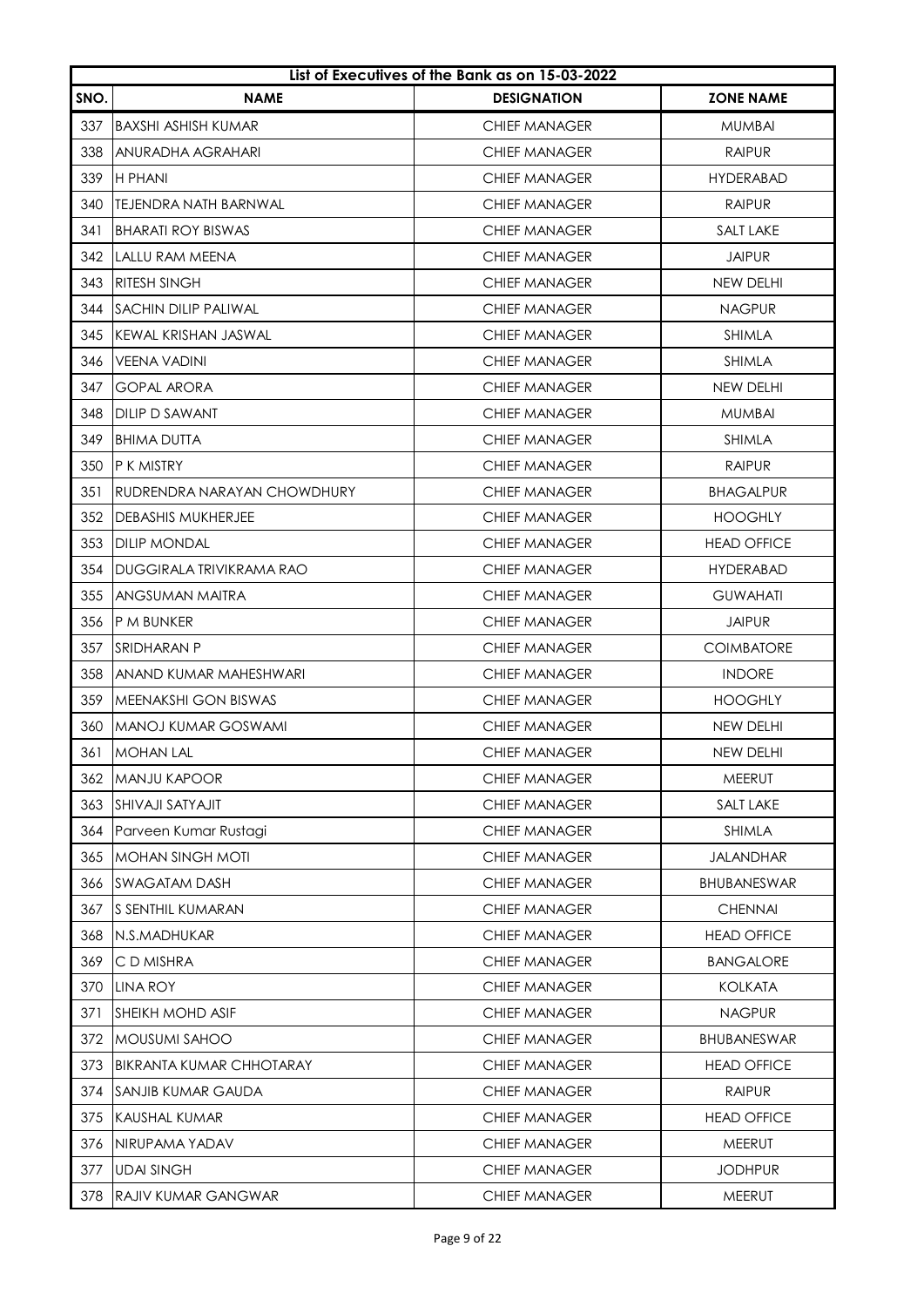|      | List of Executives of the Bank as on 15-03-2022 |                      |                    |  |
|------|-------------------------------------------------|----------------------|--------------------|--|
| SNO. | <b>NAME</b>                                     | <b>DESIGNATION</b>   | <b>ZONE NAME</b>   |  |
| 379  | RUPAK KUMAR                                     | <b>CHIEF MANAGER</b> | <b>HEAD OFFICE</b> |  |
| 380  | <b>GUNTUPALLI SRIDEVI</b>                       | <b>CHIEF MANAGER</b> | <b>CHENNAI</b>     |  |
| 381  | <b>PRAVIN KUMAR</b>                             | <b>CHIEF MANAGER</b> | <b>SALT LAKE</b>   |  |
| 382  | <b>TARINI RANJAN MISHRA</b>                     | <b>CHIEF MANAGER</b> | <b>RAIPUR</b>      |  |
| 383  | DEEPTA PORAS                                    | <b>CHIEF MANAGER</b> | NEW DELHI          |  |
| 384  | ROOPAK SAU                                      | <b>CHIEF MANAGER</b> | <b>HEAD OFFICE</b> |  |
| 385  | <b>DEBASISH NAYAK</b>                           | <b>CHIEF MANAGER</b> | <b>HEAD OFFICE</b> |  |
| 386  | <b>RAKESHPRASAD</b>                             | <b>CHIEF MANAGER</b> | <b>MUMBAI</b>      |  |
| 387  | <b>BALU.T</b>                                   | <b>CHIEF MANAGER</b> | <b>CHENNAI</b>     |  |
| 388  | ARINDAM BISWAS                                  | <b>CHIEF MANAGER</b> | <b>KOLKATA</b>     |  |
| 389  | <b>SANJUKTA PATEL</b>                           | <b>CHIEF MANAGER</b> | SAMBALPUR          |  |
| 390  | MINTU SAHA                                      | <b>CHIEF MANAGER</b> | <b>DURGAPUR</b>    |  |
| 391  | CHITTARANJAN JALI                               | <b>CHIEF MANAGER</b> | SALT LAKE          |  |
| 392  | <b>SANJIB DAS</b>                               | <b>CHIEF MANAGER</b> | <b>HEAD OFFICE</b> |  |
| 393  | <b>SURESH KR. GUPTA</b>                         | <b>CHIEF MANAGER</b> | <b>HEAD OFFICE</b> |  |
| 394  | NUTAN CHATURVEDI                                | <b>CHIEF MANAGER</b> | <b>BHOPAL</b>      |  |
| 395  | IMUKESH KUMAR GUPTA                             | <b>CHIEF MANAGER</b> | NEW DELHI          |  |
| 396  | <b>SUDIP DHAR</b>                               | <b>CHIEF MANAGER</b> | <b>GUWAHATI</b>    |  |
| 397  | <b>UMA SHIVAKUMAR</b>                           | <b>CHIEF MANAGER</b> | <b>CHENNAI</b>     |  |
| 398  | KESARKODI VISHAKHA VIJAY                        | <b>CHIEF MANAGER</b> | <b>PUNE</b>        |  |
| 399  | JINSON K JOSEPH                                 | <b>CHIEF MANAGER</b> | <b>CHENNAI</b>     |  |
| 400  | MEERA VERMA                                     | <b>CHIEF MANAGER</b> | <b>INDORE</b>      |  |
| 401  | <b>SUBODH KUMAR</b>                             | <b>CHIEF MANAGER</b> | <b>MUMBAI</b>      |  |
| 402  | AMIT SINHA                                      | <b>CHIEF MANAGER</b> | <b>CHANDIGARH</b>  |  |
| 403  | <b>NIHARIKA</b>                                 | <b>CHIEF MANAGER</b> | <b>PUNE</b>        |  |
| 404  | <b>DEBASHISH KUNDU</b>                          | <b>CHIEF MANAGER</b> | SAMBALPUR          |  |
| 405  | DIBASH MAJUMDER                                 | <b>CHIEF MANAGER</b> | <b>KOLKATA</b>     |  |
| 406  | <b>B S PANDA</b>                                | <b>CHIEF MANAGER</b> | <b>HEAD OFFICE</b> |  |
| 407  | KHRIELIE PIENYU                                 | <b>CHIEF MANAGER</b> | <b>JORHAT</b>      |  |
| 408  | <b>B TIRUMALA VENKATA PRASAD</b>                | <b>CHIEF MANAGER</b> | <b>CHENNAI</b>     |  |
| 409  | MITHILESH JHA                                   | <b>CHIEF MANAGER</b> | <b>GUWAHATI</b>    |  |
| 410  | ISMRUTI TAPAN DEB                               | <b>CHIEF MANAGER</b> | <b>MUMBAI</b>      |  |
| 411  | WALESH MOHAMMAD SHAIK                           | <b>CHIEF MANAGER</b> | <b>HEAD OFFICE</b> |  |
| 412  | KAUSHIK GHOSH                                   | <b>CHIEF MANAGER</b> | <b>HEAD OFFICE</b> |  |
| 413  | DHARMENDRA SINGH                                | <b>CHIEF MANAGER</b> | <b>BHOPAL</b>      |  |
| 414  | <b>PRAMOD KUMAR</b>                             | <b>CHIEF MANAGER</b> | <b>GUWAHATI</b>    |  |
| 415  | RAJEEV SHARMA                                   | <b>CHIEF MANAGER</b> | <b>JAIPUR</b>      |  |
| 416  | <b>PRATEEK</b>                                  | <b>CHIEF MANAGER</b> | <b>JORHAT</b>      |  |
| 417  | MUKESH BHIMRAO KAPURE                           | <b>CHIEF MANAGER</b> | <b>PUNE</b>        |  |
| 418  | Sabin B                                         | CHIEF MANAGER        | <b>HEAD OFFICE</b> |  |
| 419  | CHANDRESH C SHUKLA                              | <b>CHIEF MANAGER</b> | <b>VARANASI</b>    |  |
| 420  | CHINARI BAPUJI SUBUDHI                          | <b>CHIEF MANAGER</b> | <b>BANGALORE</b>   |  |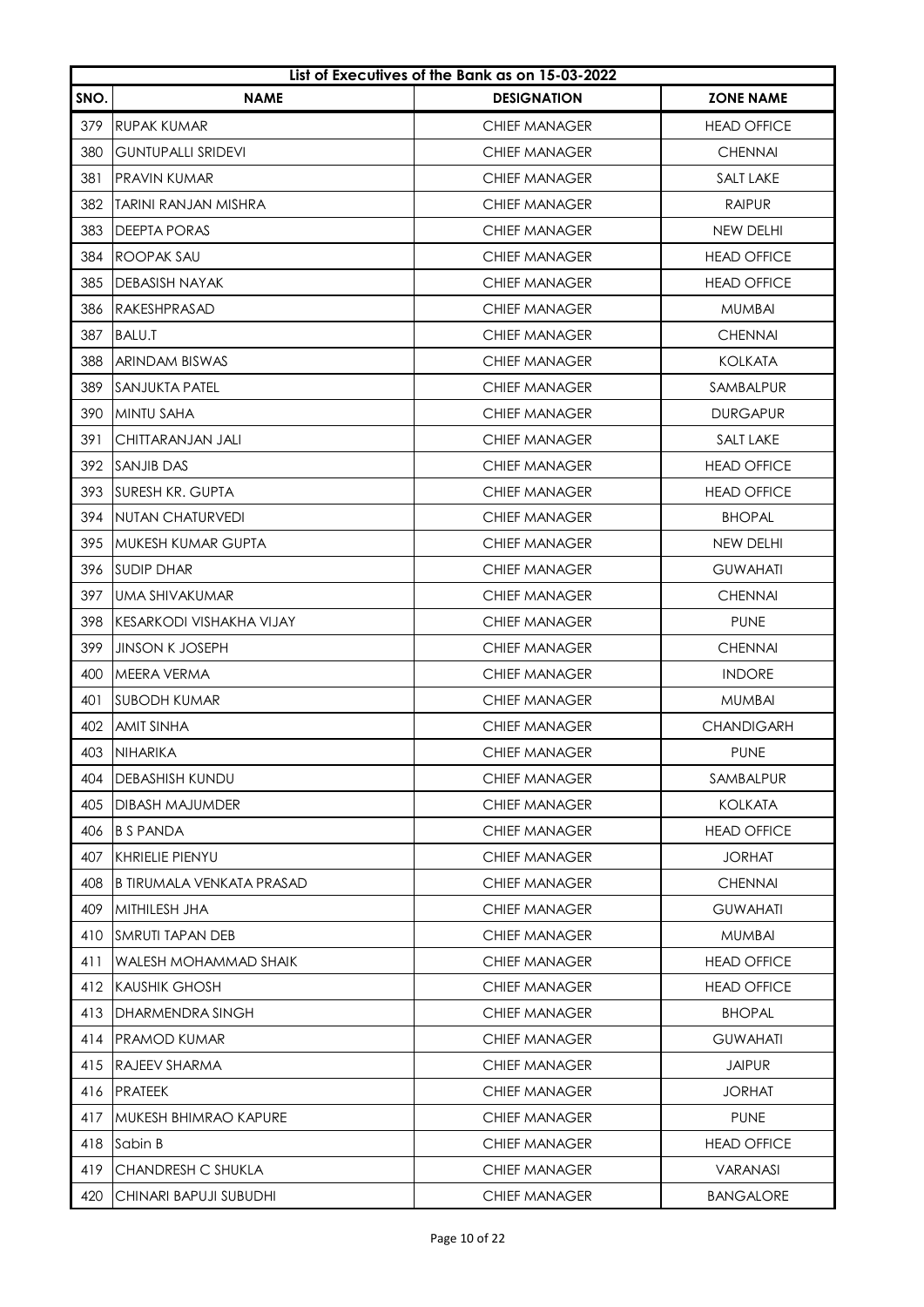|      | List of Executives of the Bank as on 15-03-2022 |                      |                    |  |
|------|-------------------------------------------------|----------------------|--------------------|--|
| SNO. | <b>NAME</b>                                     | <b>DESIGNATION</b>   | <b>ZONE NAME</b>   |  |
| 421  | <b>SUBHASH KUMAR</b>                            | <b>CHIEF MANAGER</b> | <b>SURAT</b>       |  |
| 422  | CHINMAYA RANJAN GARTIA                          | CHIEF MANAGER        | <b>BHUBANESWAR</b> |  |
| 423  | VIKASH SHARMA                                   | <b>CHIEF MANAGER</b> | DEHRADUN           |  |
| 424  | SANJAY KUMAR PRADHAN                            | <b>CHIEF MANAGER</b> | <b>SALT LAKE</b>   |  |
| 425  | <b>DIBYENDU MALLIK</b>                          | <b>CHIEF MANAGER</b> | <b>SILIGURI</b>    |  |
| 426  | <b>ARUN SINGH</b>                               | <b>CHIEF MANAGER</b> | SURAT              |  |
| 427  | AJAY KUMAR SRIVASTAVA                           | <b>CHIEF MANAGER</b> | <b>LUCKNOW</b>     |  |
| 428  | NAVDEEP KUMAR                                   | <b>CHIEF MANAGER</b> | <b>DEHRADUN</b>    |  |
| 429  | KAMLESH kumar VERMA                             | <b>CHIEF MANAGER</b> | <b>AJMER</b>       |  |
| 430  | <b>SUMITH S</b>                                 | <b>CHIEF MANAGER</b> | ERNAKULAM          |  |
| 431  | <b>PRADYUMNA SONI</b>                           | <b>CHIEF MANAGER</b> | <b>BHOPAL</b>      |  |
| 432  | <b>IK V R CHANDRASEKHAR SARMA</b>               | <b>CHIEF MANAGER</b> | <b>JORHAT</b>      |  |
| 433  | NAVNEET KUMAR                                   | <b>CHIEF MANAGER</b> | <b>AHMEDABAD</b>   |  |
| 434  | <b>SARWAR LAL</b>                               | <b>CHIEF MANAGER</b> | <b>AJMER</b>       |  |
| 435  | <b>RANJAN KUMAR GUHA</b>                        | <b>CHIEF MANAGER</b> | <b>HEAD OFFICE</b> |  |
| 436  | <b>JOJI GEORGE</b>                              | <b>CHIEF MANAGER</b> | <b>HEAD OFFICE</b> |  |
| 437  | NENU KAKANI                                     | <b>CHIEF MANAGER</b> | <b>AJMER</b>       |  |
| 438  | A.P.JEGADISH                                    | <b>CHIEF MANAGER</b> | <b>BANGALORE</b>   |  |
| 439  | IPRAVEEN KUMAR                                  | <b>CHIEF MANAGER</b> | <b>COIMBATORE</b>  |  |
| 440  | RAVI KACHHAWA                                   | <b>CHIEF MANAGER</b> | AHMEDABAD          |  |
| 441  | IKALPANA GHOSH                                  | <b>CHIEF MANAGER</b> | <b>BANGALORE</b>   |  |
|      | 442 KAVITHASK                                   | <b>CHIEF MANAGER</b> | <b>CHENNAI</b>     |  |
| 443  | <b>PRADIP VISHWANATH BUGE</b>                   | <b>CHIEF MANAGER</b> | <b>MUMBAI</b>      |  |
| 444  | INDRAJIT PRAMANIK                               | <b>CHIEF MANAGER</b> | <b>HEAD OFFICE</b> |  |
| 445  | MADHUSMITA JENA                                 | <b>CHIEF MANAGER</b> | <b>BHUBANESWAR</b> |  |
| 446  | SANTOSH VITHALRAO JADHAV                        | <b>CHIEF MANAGER</b> | <b>PUNE</b>        |  |
| 447  | RITESH CHOWDHURY                                | <b>CHIEF MANAGER</b> | <b>HEAD OFFICE</b> |  |
| 448  | ACHAJYA SONOWAL                                 | <b>CHIEF MANAGER</b> | <b>JORHAT</b>      |  |
| 449  | <b>SUJOY BISWAS</b>                             | <b>CHIEF MANAGER</b> | <b>DURGAPUR</b>    |  |
| 450  | <b>PRITHWIS DAS</b>                             | <b>CHIEF MANAGER</b> | <b>SILIGURI</b>    |  |
| 451  | <b>SHAMIK ACHARJEE</b>                          | <b>CHIEF MANAGER</b> | <b>MUMBAI</b>      |  |
| 452  | <b>ARUP CHAKRABORTY</b>                         | <b>CHIEF MANAGER</b> | SAMBALPUR          |  |
| 453  | <b>PURBASISH CHAKRABORTY</b>                    | CHIEF MANAGER        | <b>HEAD OFFICE</b> |  |
| 454  | HANU SANDEEP PAGADALA                           | <b>CHIEF MANAGER</b> | NEW DELHI          |  |
| 455  | <b>SHANTANU KAUSHIK</b>                         | <b>CHIEF MANAGER</b> | <b>MUMBAI</b>      |  |
| 456  | <b>SANDHIP NAYAK</b>                            | <b>CHIEF MANAGER</b> | <b>HEAD OFFICE</b> |  |
| 457  | <b>ANKITGUPTA</b>                               | <b>CHIEF MANAGER</b> | <b>HEAD OFFICE</b> |  |
| 458  | NIVA THAKUR                                     | <b>CHIEF MANAGER</b> | <b>PUNE</b>        |  |
| 459  | EKAGRA PRAKASH                                  | <b>CHIEF MANAGER</b> | MEERUT             |  |
| 460  | DEBENDRA BIJAY GOUDA                            | <b>CHIEF MANAGER</b> | NEW DELHI          |  |
| 461  | LAYA DURGA R                                    | <b>CHIEF MANAGER</b> | <b>CHENNAI</b>     |  |
| 462  | <b>PRIYANKA MITESH KAPADIA</b>                  | <b>CHIEF MANAGER</b> | <b>MUMBAI</b>      |  |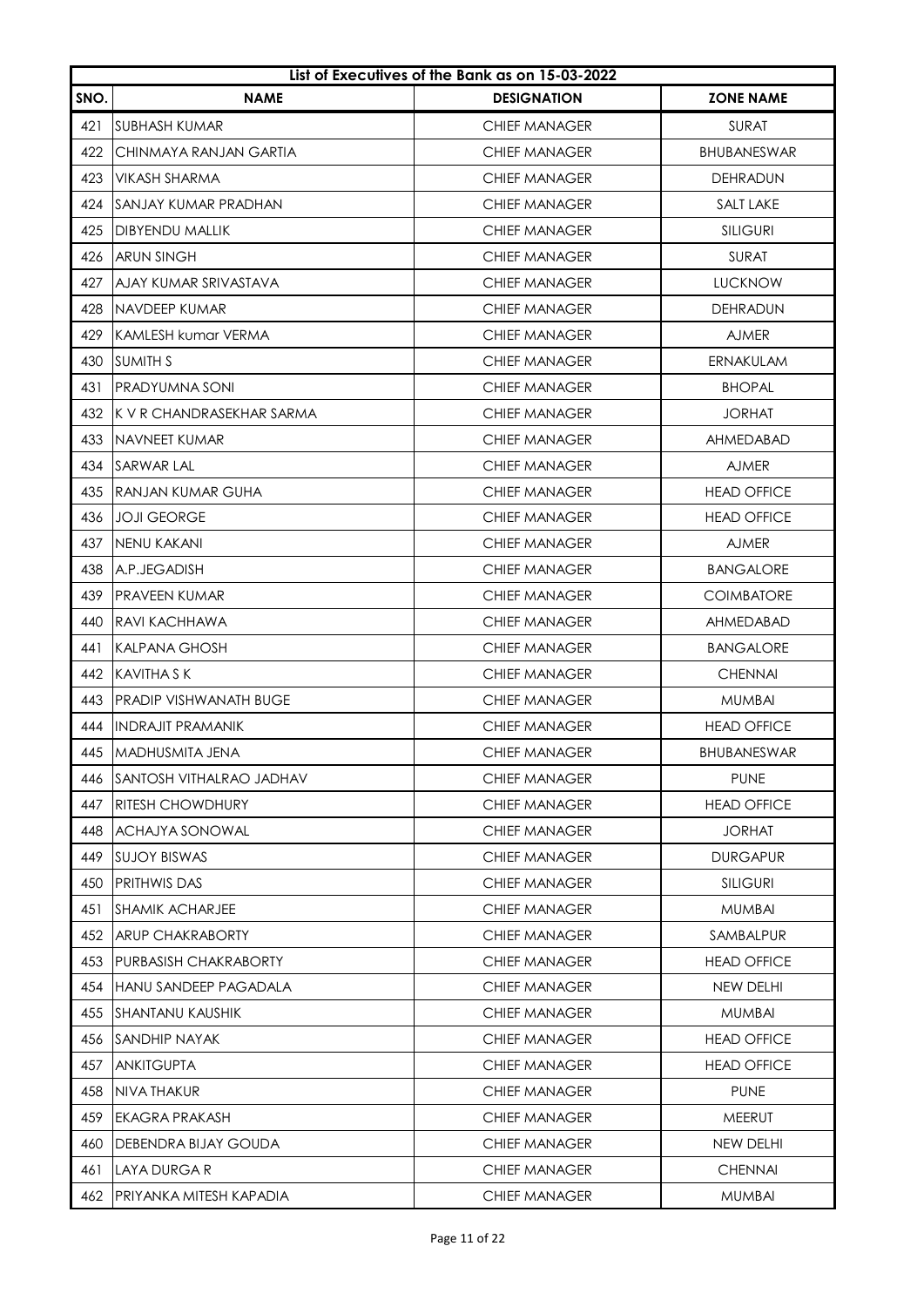|       | List of Executives of the Bank as on 15-03-2022 |                      |                    |  |
|-------|-------------------------------------------------|----------------------|--------------------|--|
| SNO.  | <b>NAME</b>                                     | <b>DESIGNATION</b>   | <b>ZONE NAME</b>   |  |
| 463   | VIJAY DASHORE                                   | <b>CHIEF MANAGER</b> | <b>HEAD OFFICE</b> |  |
| 464 l | A DAS CHOUDHURY                                 | CHIEF MANAGER        | <b>KOLKATA</b>     |  |
| 465   | ASHISH SINGH GAUR                               | <b>CHIEF MANAGER</b> | <b>HEAD OFFICE</b> |  |
| 466   | IMAYANK JAIN                                    | <b>CHIEF MANAGER</b> | MUMBAI             |  |
| 467   | ISAURABH SHRIVASTAVA                            | <b>CHIEF MANAGER</b> | <b>RAIPUR</b>      |  |
| 468   | Irohan kumar                                    | <b>CHIEF MANAGER</b> | <b>INDORE</b>      |  |
| 469   | IT VINAY REDDY                                  | <b>CHIEF MANAGER</b> | <b>HEAD OFFICE</b> |  |
| 470   | <b>RAVI YOGESH</b>                              | <b>CHIEF MANAGER</b> | <b>HEAD OFFICE</b> |  |
| 471   | ANTONY ARUN SUNTAR I                            | <b>CHIEF MANAGER</b> | <b>COIMBATORE</b>  |  |
| 472   | <b>INEHA MITTAL</b>                             | <b>CHIEF MANAGER</b> | <b>KANPUR</b>      |  |
| 473   | IBODDU HARISH                                   | <b>CHIEF MANAGER</b> | <b>MUMBAI</b>      |  |
|       | 474 IPAWAN PUROHIT                              | <b>CHIEF MANAGER</b> | <b>JAIPUR</b>      |  |
| 475   | <b>IMUKESH KUMAR SINGH</b>                      | <b>CHIEF MANAGER</b> | <b>HEAD OFFICE</b> |  |
| 476   | <b>ISATYABRATA SAHANI</b>                       | <b>CHIEF MANAGER</b> | <b>PUNE</b>        |  |
| 477   | <b>NIVEDITA</b>                                 | <b>CHIEF MANAGER</b> | SAMBALPUR          |  |
| 478   | Initesh kumar mohanty                           | <b>CHIEF MANAGER</b> | <b>HEAD OFFICE</b> |  |
| 479   | <b>ISUDHAKAR S</b>                              | <b>CHIEF MANAGER</b> | <b>SILIGURI</b>    |  |
| 480   | KUMAR MANAS                                     | <b>CHIEF MANAGER</b> | <b>BANGALORE</b>   |  |
| 481   | DHIRENDRA KUMAR PREM                            | <b>CHIEF MANAGER</b> | <b>DURGAPUR</b>    |  |
| 482   | ISUMAN KUMAR                                    | <b>CHIEF MANAGER</b> | <b>MUMBAI</b>      |  |
| 483   | <b>KAMOD KUMAR PATHAK</b>                       | <b>CHIEF MANAGER</b> | <b>HOOGHLY</b>     |  |
| 484   | ISHAKTI KUMAR SINGH                             | <b>CHIEF MANAGER</b> | <b>HEAD OFFICE</b> |  |
| 485   | IKULDEEP MISHRA                                 | <b>CHIEF MANAGER</b> | <b>HEAD OFFICE</b> |  |
| 486   | <b>SHOUVONIK BHATTACHARJEE</b>                  | <b>CHIEF MANAGER</b> | <b>GUWAHATI</b>    |  |
| 487   | <b>RAJKUMAR</b>                                 | <b>CHIEF MANAGER</b> | <b>HEAD OFFICE</b> |  |
| 488   | SUBHANKAR KARMAKAR                              | CHIEF MANAGER        | <b>HEAD OFFICE</b> |  |
| 489   | <b>G MAHENDAR</b>                               | <b>CHIEF MANAGER</b> | <b>MUMBAI</b>      |  |
| 490   | KAMAL KUMAR SHARMA                              | <b>CHIEF MANAGER</b> | <b>DURGAPUR</b>    |  |
| 491   | P V S PANIGRAHI                                 | <b>CHIEF MANAGER</b> | <b>HEAD OFFICE</b> |  |
| 492   | RAHUL VARMA                                     | <b>CHIEF MANAGER</b> | <b>HEAD OFFICE</b> |  |
| 493   | SHAHID PERVEZ                                   | <b>CHIEF MANAGER</b> | <b>MUMBAI</b>      |  |
| 494   | SMITA TRIVEDI nee gupta                         | <b>CHIEF MANAGER</b> | NEW DELHI          |  |
| 495   | <b>HEMANT KUMAR</b>                             | <b>CHIEF MANAGER</b> | <b>HEAD OFFICE</b> |  |
| 496   | <b>GAGAN GOYAL</b>                              | <b>CHIEF MANAGER</b> | <b>HEAD OFFICE</b> |  |
| 497   | SURESH MARPU                                    | <b>CHIEF MANAGER</b> | <b>JORHAT</b>      |  |
| 498   | <b>VIJAY KUMAR GANDHE</b>                       | <b>CHIEF MANAGER</b> | <b>PUNE</b>        |  |
| 499   | <b>ASHOK BAKKA</b>                              | <b>CHIEF MANAGER</b> | <b>HYDERABAD</b>   |  |
| 500   | <b>FAHIM AHMED</b>                              | <b>CHIEF MANAGER</b> | <b>IRAN</b>        |  |
| 501   | CHANDRAKANTBHAI DINESHBHAI SOLANKI              | <b>CHIEF MANAGER</b> | <b>SURAT</b>       |  |
| 502   | S.SIVABALAN                                     | <b>CHIEF MANAGER</b> | <b>BANGALORE</b>   |  |
| 503   | <b>ABHISHEK SINGH</b>                           | <b>CHIEF MANAGER</b> | <b>HEAD OFFICE</b> |  |
| 504   | <b>HARI KRISHNA K</b>                           | <b>CHIEF MANAGER</b> | <b>BANGALORE</b>   |  |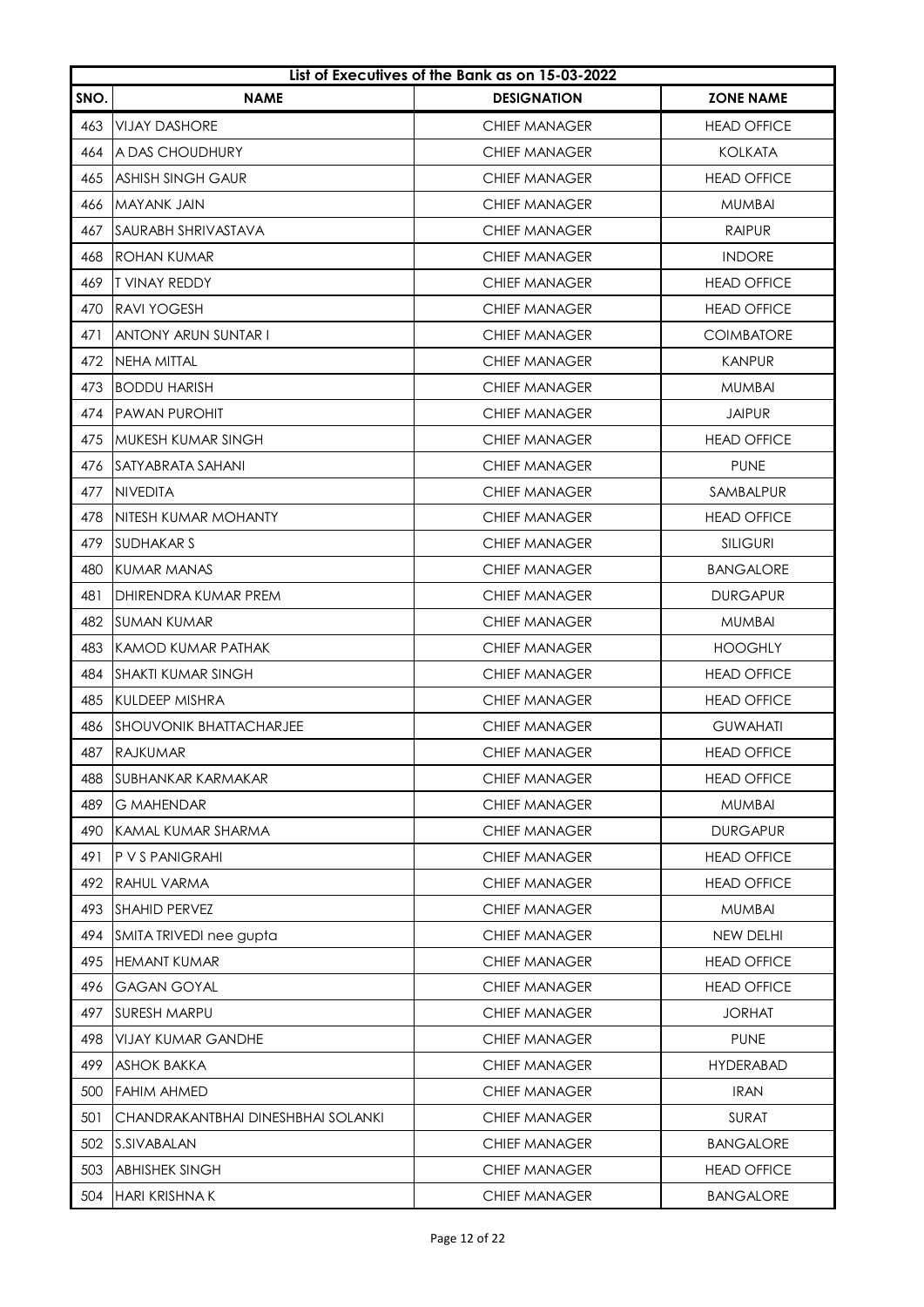|      | List of Executives of the Bank as on 15-03-2022 |                      |                    |  |
|------|-------------------------------------------------|----------------------|--------------------|--|
| SNO. | <b>NAME</b>                                     | <b>DESIGNATION</b>   | <b>ZONE NAME</b>   |  |
| 505  | IKUMAR JHA KISLAY PAURAV                        | <b>CHIEF MANAGER</b> | <b>KOLKATA</b>     |  |
| 506  | SHEELENDRA SINGH CHOUHAN                        | <b>CHIEF MANAGER</b> | <b>JODHPUR</b>     |  |
| 507  | <b>MONA KUMARI</b>                              | <b>CHIEF MANAGER</b> | <b>BHAGALPUR</b>   |  |
| 508  | <b>DEEPAK JAIN</b>                              | <b>CHIEF MANAGER</b> | <b>HEAD OFFICE</b> |  |
| 509  | IMANISH TRIPATHI                                | <b>CHIEF MANAGER</b> | <b>DEHRADUN</b>    |  |
| 510  | IRAHUL PANDEY                                   | <b>CHIEF MANAGER</b> | <b>HEAD OFFICE</b> |  |
| 511  | ISHAKYARATAN SAHADEO KADAM                      | CHIEF MANAGER        | <b>MUMBAI</b>      |  |
| 512  | <b>PRADEEP KUMAR BARLA</b>                      | <b>CHIEF MANAGER</b> | <b>RAIPUR</b>      |  |
| 513  | <b>MEENAKSHI</b>                                | <b>CHIEF MANAGER</b> | <b>CHANDIGARH</b>  |  |
|      | 514 LAMIT KUMAR SINGH                           | <b>CHIEF MANAGER</b> | <b>HEAD OFFICE</b> |  |
| 515  | <b>IDIMPLE BATRA</b>                            | <b>CHIEF MANAGER</b> | NEW DELHI          |  |
| 516  | ISYED ILIYAS BASHA                              | <b>CHIEF MANAGER</b> | <b>MUMBAI</b>      |  |
| 517  | RAJESH KUMAR                                    | <b>CHIEF MANAGER</b> | NEW DELHI          |  |
| 518  | INIKITA MISHRA                                  | <b>CHIEF MANAGER</b> | <b>PUNE</b>        |  |
| 519  | IHASSAN EJAZ HASHMI                             | <b>CHIEF MANAGER</b> | <b>BHAGALPUR</b>   |  |
| 520  | <b>VISHAL KUMAR</b>                             | <b>CHIEF MANAGER</b> | <b>BEGUSARAI</b>   |  |
| 521  | IRANDHIR KUMAR                                  | <b>CHIEF MANAGER</b> | <b>PATNA</b>       |  |
| 522  | G MANIBHUSHAN BABU                              | <b>CHIEF MANAGER</b> | <b>COIMBATORE</b>  |  |
| 523  | <b>IBENOY JOSE</b>                              | <b>CHIEF MANAGER</b> | ERNAKULAM          |  |
| 524  | <b>SUMIT PAUL</b>                               | <b>CHIEF MANAGER</b> | NEW DELHI          |  |
| 525  | ISATYAM KUMAR                                   | <b>CHIEF MANAGER</b> | <b>SURAT</b>       |  |
| 526  | IRITANKAR KUNDU                                 | <b>CHIEF MANAGER</b> | <b>HEAD OFFICE</b> |  |
| 527  | IPHOOL CHAND BORANA                             | <b>CHIEF MANAGER</b> | <b>JAIPUR</b>      |  |
| 528  | <b>K SEKAR</b>                                  | <b>CHIEF MANAGER</b> | <b>CHENNAI</b>     |  |
| 529  | <b>MITESH MAHADEO TRIVEDI</b>                   | <b>CHIEF MANAGER</b> | <b>AHMEDABAD</b>   |  |
| 530  | <b>DILEEP KUMAR</b>                             | <b>CHIEF MANAGER</b> | SURAT              |  |
| 531  | DHARMENDRA SINGH                                | <b>CHIEF MANAGER</b> | <b>GUWAHATI</b>    |  |
| 532  | <b>ASHUTOSH JAIN</b>                            | <b>CHIEF MANAGER</b> | <b>HEAD OFFICE</b> |  |
| 533  | VIVEK SHARMA                                    | <b>CHIEF MANAGER</b> | <b>HEAD OFFICE</b> |  |
| 534  | <b>ABHINEET DAYAL</b>                           | <b>CHIEF MANAGER</b> | <b>JAIPUR</b>      |  |
| 535  | VASUDEVA REDDY D                                | <b>CHIEF MANAGER</b> | <b>HEAD OFFICE</b> |  |
| 536  | <b>GOPU RSC KARTEEK</b>                         | <b>CHIEF MANAGER</b> | <b>HYDERABAD</b>   |  |
| 537  | RAJESH ASTHANA                                  | <b>CHIEF MANAGER</b> | <b>LUCKNOW</b>     |  |
| 538  | SANOJ KUMAR SINGH                               | <b>CHIEF MANAGER</b> | SAMBALPUR          |  |
| 539  | AJEET SHANKAR                                   | <b>CHIEF MANAGER</b> | <b>HEAD OFFICE</b> |  |
| 540  | <b>RAHUL RANJAN</b>                             | <b>CHIEF MANAGER</b> | <b>VARANASI</b>    |  |
| 541  | VAIBHAV JAISWAL                                 | <b>CHIEF MANAGER</b> | <b>HEAD OFFICE</b> |  |
| 542  | <b>TRIPTI KUMARI</b>                            | <b>CHIEF MANAGER</b> | NEW DELHI          |  |
| 543  | <b>BALDEV SINGH</b>                             | <b>CHIEF MANAGER</b> | <b>CHANDIGARH</b>  |  |
| 544  | <b>SL PAREEK</b>                                | <b>CHIEF MANAGER</b> | <b>BHOPAL</b>      |  |
| 545  | <b>BIMAL RANJAN GHARAMI</b>                     | <b>CHIEF MANAGER</b> | <b>NAGPUR</b>      |  |
| 546  | NARENDRA PRATAP SINGH                           | <b>CHIEF MANAGER</b> | <b>LUCKNOW</b>     |  |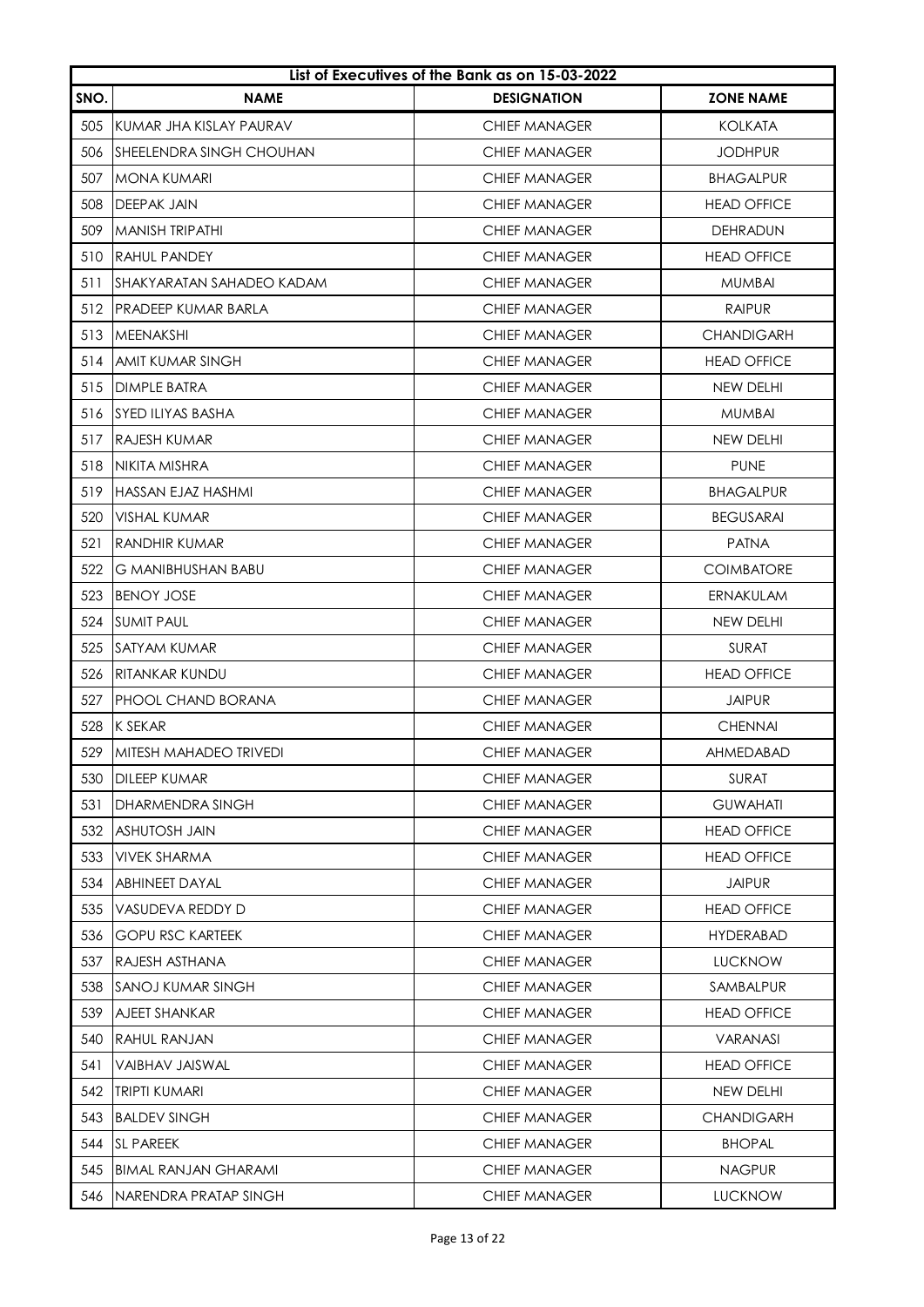|      | List of Executives of the Bank as on 15-03-2022 |                      |                    |  |
|------|-------------------------------------------------|----------------------|--------------------|--|
| SNO. | <b>NAME</b>                                     | <b>DESIGNATION</b>   | <b>ZONE NAME</b>   |  |
| 547  | <b>ISUDEEP DAKUA</b>                            | <b>CHIEF MANAGER</b> | <b>BALASORE</b>    |  |
| 548  | <b>PRIYANKA YADAV</b>                           | <b>CHIEF MANAGER</b> | <b>VARANASI</b>    |  |
| 549  | L NEIHSIAL                                      | <b>CHIEF MANAGER</b> | <b>AGARTALA</b>    |  |
| 550  | <b>D V RAO</b>                                  | <b>CHIEF MANAGER</b> | <b>NAGPUR</b>      |  |
| 551  | IHARISH KUMAR TANWAR                            | <b>CHIEF MANAGER</b> | <b>BHOPAL</b>      |  |
| 552  | Inaveen kishore                                 | <b>CHIEF MANAGER</b> | <b>CHENNAI</b>     |  |
| 553  | <b>GAURAV SEHGAL</b>                            | <b>CHIEF MANAGER</b> | <b>RAIPUR</b>      |  |
| 554  | <b>VSSR MURTHY</b>                              | <b>CHIEF MANAGER</b> | <b>RAIPUR</b>      |  |
| 555  | <b>ISANGITA KUMARI</b>                          | <b>CHIEF MANAGER</b> | <b>PATNA</b>       |  |
| 556  | IMRITUNJAY KUMAR                                | <b>CHIEF MANAGER</b> | <b>KOLKATA</b>     |  |
| 557  | <b>ISANDIP PRASAD</b>                           | <b>CHIEF MANAGER</b> | <b>RANCHI</b>      |  |
| 558  | <b>IP VIJAY AVINASH</b>                         | <b>CHIEF MANAGER</b> | ERNAKULAM          |  |
| 559  | LALRUATKIMA                                     | <b>CHIEF MANAGER</b> | <b>GUWAHATI</b>    |  |
| 560  | <b>RAGHU NATH SINGH</b>                         | <b>CHIEF MANAGER</b> | <b>BALASORE</b>    |  |
| 561  | IRAM PRAKASH MISHRA                             | <b>CHIEF MANAGER</b> | <b>JAIPUR</b>      |  |
| 562  | <b>GEETA CHAURASIA</b>                          | <b>CHIEF MANAGER</b> | NEW DELHI          |  |
| 563  | <b>VRINDA V</b>                                 | <b>CHIEF MANAGER</b> | ERNAKULAM          |  |
| 564  | <b>GAGAN GUPTA</b>                              | <b>CHIEF MANAGER</b> | <b>JAIPUR</b>      |  |
| 565  | <b>IASHISH PANDEY</b>                           | <b>CHIEF MANAGER</b> | NEW DELHI          |  |
| 566  | <b>ISAURABH PANDEY</b>                          | <b>CHIEF MANAGER</b> | <b>HEAD OFFICE</b> |  |
| 567  | ISHASHANK SAMIR                                 | <b>CHIEF MANAGER</b> | <b>MUMBAI</b>      |  |
| 568  | <b>SUMIT SHARMA</b>                             | <b>CHIEF MANAGER</b> | <b>DURGAPUR</b>    |  |
| 569  | INEHA BANGER                                    | <b>CHIEF MANAGER</b> | NEW DELHI          |  |
| 570  | <b>PABITRA ROY</b>                              | <b>CHIEF MANAGER</b> | <b>HEAD OFFICE</b> |  |
| 571  | CHANDRASHEKHAR YADAV                            | <b>CHIEF MANAGER</b> | <b>HEAD OFFICE</b> |  |
| 572  | R MITHUN SHANKAR                                | <b>CHIEF MANAGER</b> | <b>CHENNAI</b>     |  |
| 573  | AVDHESH KUMAR GUPTA                             | <b>CHIEF MANAGER</b> | <b>VARANASI</b>    |  |
| 574  | <b>BISWAJIT MONDAL</b>                          | <b>CHIEF MANAGER</b> | <b>GUWAHATI</b>    |  |
| 575  | <b>DINESH SIROHI</b>                            | <b>CHIEF MANAGER</b> | <b>INDORE</b>      |  |
| 576  | PURABI DAS MEHRA                                | <b>CHIEF MANAGER</b> | NEW DELHI          |  |
| 577  | IPUSHPEN KR MONDAL                              | <b>CHIEF MANAGER</b> | <b>GUWAHATI</b>    |  |
| 578  | <b>SABEER NAZEEM</b>                            | <b>CHIEF MANAGER</b> | ERNAKULAM          |  |
| 579  | <b>SUHANA BANO</b>                              | <b>CHIEF MANAGER</b> | <b>BHUBANESWAR</b> |  |
| 580  | RAJESH VEDWAL                                   | <b>CHIEF MANAGER</b> | <b>HEAD OFFICE</b> |  |
| 581  | MUKESH KUMAR                                    | <b>CHIEF MANAGER</b> | <b>KARNAL</b>      |  |
| 582  | RAJESH AGARWAL                                  | <b>CHIEF MANAGER</b> | <b>JODHPUR</b>     |  |
| 583  | NARENDRA KR KARN                                | <b>CHIEF MANAGER</b> | <b>KOLKATA</b>     |  |
| 584  | PARGAONKAR SHRIHARI SHASHIKANT                  | <b>CHIEF MANAGER</b> | <b>SURAT</b>       |  |
| 585  | MUKESH SUTHAR                                   | <b>CHIEF MANAGER</b> | <b>JODHPUR</b>     |  |
| 586  | DEEP MUKHERJEE                                  | <b>CHIEF MANAGER</b> | <b>KOLKATA</b>     |  |
| 587  | ATMAKURI RAM MOHAN                              | <b>CHIEF MANAGER</b> | <b>HEAD OFFICE</b> |  |
| 588  | SHREYA BISWAS                                   | <b>CHIEF MANAGER</b> | <b>HEAD OFFICE</b> |  |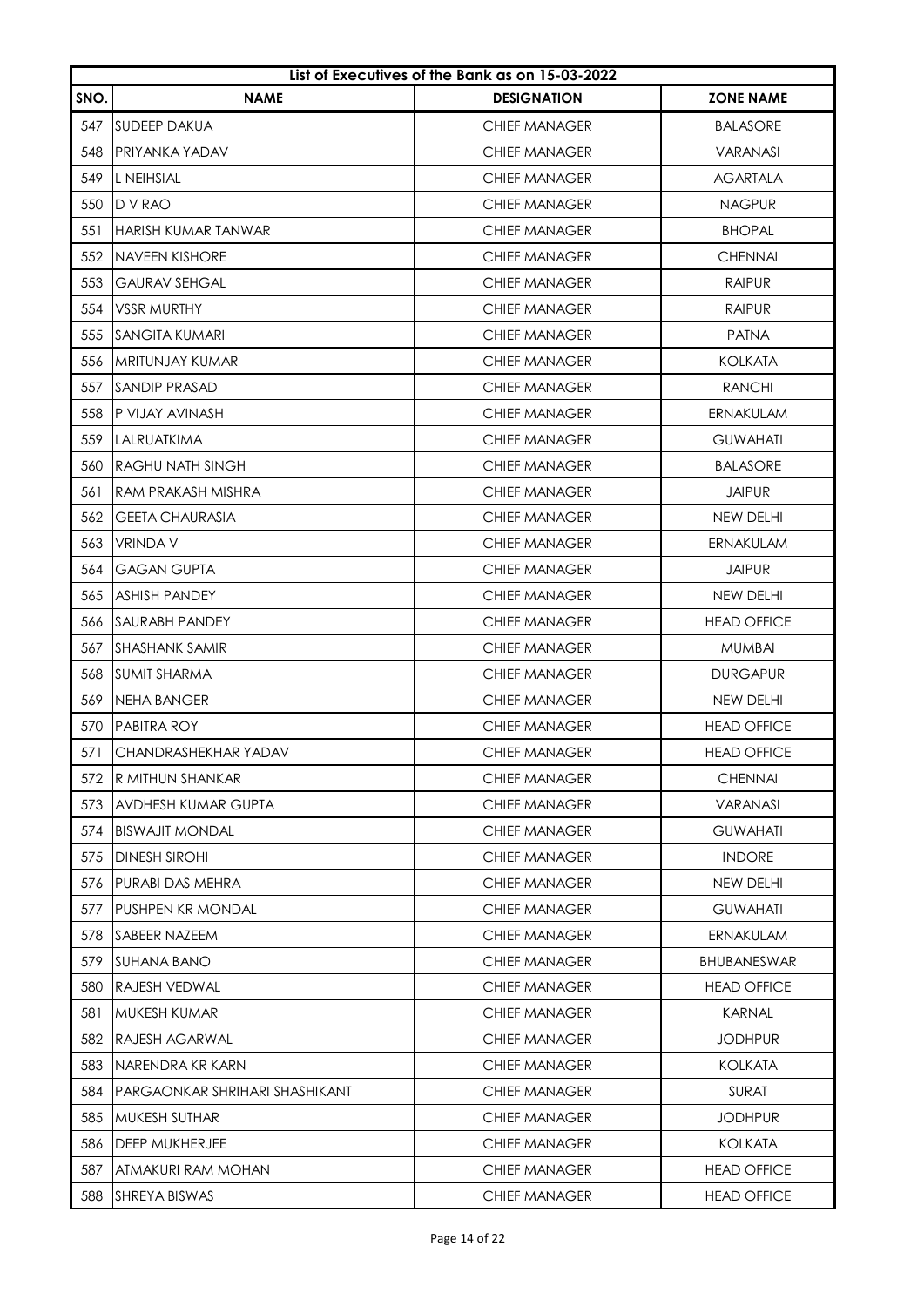|      | List of Executives of the Bank as on 15-03-2022 |                      |                    |  |
|------|-------------------------------------------------|----------------------|--------------------|--|
| SNO. | <b>NAME</b>                                     | <b>DESIGNATION</b>   | <b>ZONE NAME</b>   |  |
| 589  | <b>BALARAM SETHI</b>                            | <b>CHIEF MANAGER</b> | <b>HEAD OFFICE</b> |  |
| 590  | <b>ASHOK KUMAR</b>                              | <b>CHIEF MANAGER</b> | <b>HEAD OFFICE</b> |  |
| 591  | AMBA GEETANJALI                                 | <b>CHIEF MANAGER</b> | NEW DELHI          |  |
| 592  | UMESH KUMAR AGGARWAL                            | <b>CHIEF MANAGER</b> | <b>CHANDIGARH</b>  |  |
| 593  | <b>ISANTOSH KUMAR</b>                           | <b>CHIEF MANAGER</b> | <b>AGARTALA</b>    |  |
| 594  | <b>PRAKASH SHARMA</b>                           | <b>CHIEF MANAGER</b> | <b>HEAD OFFICE</b> |  |
| 595  | KUMARESH BIHARI SHARAN                          | <b>CHIEF MANAGER</b> | <b>GUWAHATI</b>    |  |
| 596  | ARUN KUMAR                                      | <b>CHIEF MANAGER</b> | <b>CHANDIGARH</b>  |  |
| 597  | G RANJITH KUMAR                                 | <b>CHIEF MANAGER</b> | <b>COIMBATORE</b>  |  |
| 598  | IKUMAR GAURAV                                   | <b>CHIEF MANAGER</b> | <b>SINGAPORE</b>   |  |
| 599  | <b>SHALINI</b>                                  | <b>CHIEF MANAGER</b> | <b>NEW DELHI</b>   |  |
| 600  | Biju S                                          | <b>CHIEF MANAGER</b> | ERNAKULAM          |  |
| 601  | <b>SIDDARTH TIWARI</b>                          | <b>CHIEF MANAGER</b> | <b>LUCKNOW</b>     |  |
| 602  | <b>ASHOK KUMAR TRIPATHY</b>                     | <b>CHIEF MANAGER</b> | <b>RAIPUR</b>      |  |
| 603  | INABEEN KOOMAR                                  | <b>CHIEF MANAGER</b> | <b>GUWAHATI</b>    |  |
| 604  | JAI BHUSHAN BHARMOURIA                          | <b>CHIEF MANAGER</b> | <b>JALANDHAR</b>   |  |
| 605  | NIMESH DEEP                                     | <b>CHIEF MANAGER</b> | <b>HEAD OFFICE</b> |  |
| 606  | SRIKANTH ROY                                    | <b>CHIEF MANAGER</b> | <b>KARNAL</b>      |  |
| 607  | HEMANT MEHRA                                    | <b>CHIEF MANAGER</b> | <b>HEAD OFFICE</b> |  |
| 608  | <b>ADITI AGARWAL</b>                            | <b>CHIEF MANAGER</b> | <b>HEAD OFFICE</b> |  |
| 609  | <b>LALIT VIJAY</b>                              | <b>CHIEF MANAGER</b> | <b>GUWAHATI</b>    |  |
| 610  | IANKITA AJIT THAKUR                             | <b>CHIEF MANAGER</b> | <b>MUMBAI</b>      |  |
| 611  | <b>AVINASH GUDURI</b>                           | <b>CHIEF MANAGER</b> | <b>HYDERABAD</b>   |  |
| 612  | <b>VIKAS KUMAR</b>                              | <b>CHIEF MANAGER</b> | <b>JALANDHAR</b>   |  |
| 613  | POOJA MEEL                                      | <b>CHIEF MANAGER</b> | <b>HEAD OFFICE</b> |  |
| 614  | ANIL K BHOI                                     | <b>CHIEF MANAGER</b> | <b>BHUBANESWAR</b> |  |
| 615  | <b>BENUDHAR NAYAK</b>                           | <b>CHIEF MANAGER</b> | <b>RAIPUR</b>      |  |
| 616  | <b>AJAY SAHAY</b>                               | <b>CHIEF MANAGER</b> | <b>AGARTALA</b>    |  |
| 617  | <b>PRAMOD KUMAR PATRA</b>                       | <b>CHIEF MANAGER</b> | <b>HOOGHLY</b>     |  |
| 618  | ANIL KUMAR PRADHAN                              | <b>CHIEF MANAGER</b> | <b>HOOGHLY</b>     |  |
| 619  | RANJAY KUMAR                                    | <b>CHIEF MANAGER</b> | <b>KOLKATA</b>     |  |
| 620  | <b>DEEPAK SOLANKI</b>                           | <b>CHIEF MANAGER</b> | <b>JODHPUR</b>     |  |
| 621  | <b>ABDUL KABIR</b>                              | <b>CHIEF MANAGER</b> | <b>JODHPUR</b>     |  |
| 622  | VISHVASNIYA RATHEE                              | <b>CHIEF MANAGER</b> | <b>HEAD OFFICE</b> |  |
| 623  | <b>DEBRAJ CHANDA</b>                            | <b>CHIEF MANAGER</b> | <b>KOLKATA</b>     |  |
| 624  | <b>P SRIVASTAVA</b>                             | <b>CHIEF MANAGER</b> | <b>HEAD OFFICE</b> |  |
| 625  | <b>NIRAJ KUMAR</b>                              | <b>CHIEF MANAGER</b> | <b>BHUBANESWAR</b> |  |
| 626  | <b>BULA ROY</b>                                 | <b>CHIEF MANAGER</b> | <b>HEAD OFFICE</b> |  |
| 627  | <b>JAYADEV TRIPATHY</b>                         | <b>CHIEF MANAGER</b> | <b>RAIPUR</b>      |  |
| 628  | <b>MANIT SINGH RAKHROY</b>                      | <b>CHIEF MANAGER</b> | <b>HEAD OFFICE</b> |  |
| 629  | KALAKONDA HEMANTH KUMAR                         | <b>CHIEF MANAGER</b> | <b>CHENNAI</b>     |  |
| 630  | <b>RAM NIWAS SINGH</b>                          | <b>CHIEF MANAGER</b> | <b>BHOPAL</b>      |  |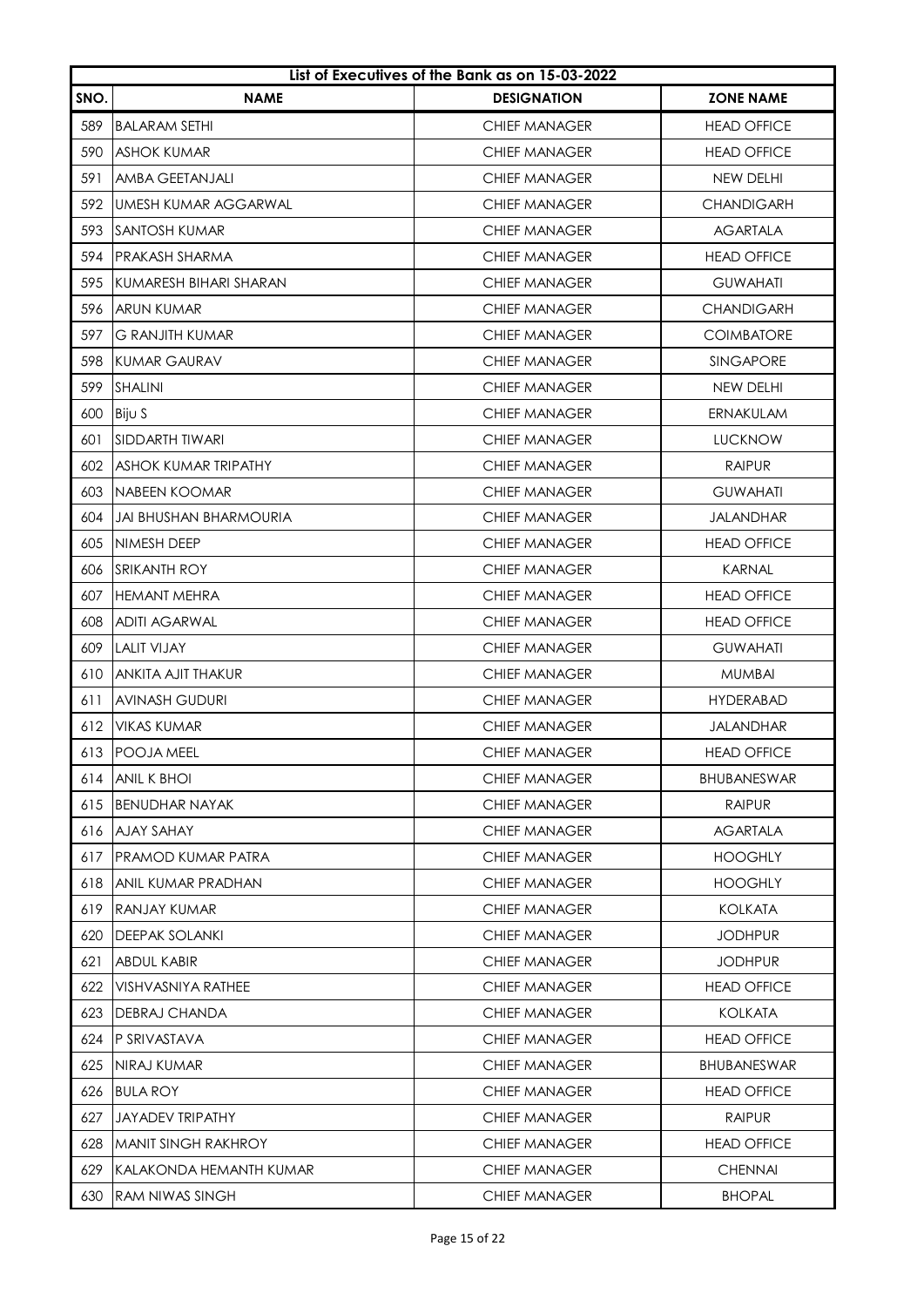|      | List of Executives of the Bank as on 15-03-2022 |                      |                    |  |
|------|-------------------------------------------------|----------------------|--------------------|--|
| SNO. | <b>NAME</b>                                     | <b>DESIGNATION</b>   | <b>ZONE NAME</b>   |  |
| 631  | <b>VIPUL GANGWAR</b>                            | <b>CHIEF MANAGER</b> | <b>LUCKNOW</b>     |  |
| 632  | IN NAGESWARA RAO                                | CHIEF MANAGER        | BALASORE           |  |
| 633  | <b>MANOJ A PANPATIL</b>                         | <b>CHIEF MANAGER</b> | <b>AJMER</b>       |  |
| 634  | <b>GAJANAND BASWAL</b>                          | <b>CHIEF MANAGER</b> | <b>JODHPUR</b>     |  |
| 635  | <b>IPREETI SUCHANWALA</b>                       | <b>CHIEF MANAGER</b> | <b>KOLKATA</b>     |  |
| 636  | MALLIKA G S                                     | <b>CHIEF MANAGER</b> | <b>CHENNAI</b>     |  |
| 637  | IBACHAN KUMAR SINGH                             | <b>CHIEF MANAGER</b> | <b>BANGALORE</b>   |  |
| 638  | VANKUDOTH RAVINDRA                              | <b>CHIEF MANAGER</b> | <b>BANGALORE</b>   |  |
| 639  | INAVEEN KR JHA                                  | <b>CHIEF MANAGER</b> | <b>SALT LAKE</b>   |  |
| 640  | <b>MUKESH M</b>                                 | <b>CHIEF MANAGER</b> | <b>CHENNAI</b>     |  |
| 641  | INAVEEN KUMAR MAWATWAL                          | <b>CHIEF MANAGER</b> | <b>SALT LAKE</b>   |  |
|      | 642 RP GOYAL                                    | <b>CHIEF MANAGER</b> | <b>INDORE</b>      |  |
| 643  | ISHUBHENDU NAG                                  | <b>CHIEF MANAGER</b> | <b>MEERUT</b>      |  |
| 644  | ISANJEEB KUMAR PRADHAN                          | <b>CHIEF MANAGER</b> | <b>BANGALORE</b>   |  |
| 645  | KUMARI REEMA                                    | <b>CHIEF MANAGER</b> | <b>KOLKATA</b>     |  |
| 646  | ISHALINI KUMARI                                 | <b>CHIEF MANAGER</b> | <b>RANCHI</b>      |  |
| 647  | YOGENDER K GUPTA                                | <b>CHIEF MANAGER</b> | <b>CHANDIGARH</b>  |  |
| 648  | ISERVESH VIJAYANT                               | <b>CHIEF MANAGER</b> | <b>GUWAHATI</b>    |  |
| 649  | ISARADA TRIPATHY                                | <b>CHIEF MANAGER</b> | <b>BHUBANESWAR</b> |  |
| 650  | <b>RAJBIR SINGH</b>                             | <b>CHIEF MANAGER</b> | <b>KARNAL</b>      |  |
| 651  | Ishanti lal sonarthi                            | <b>CHIEF MANAGER</b> | <b>BHOPAL</b>      |  |
|      | 652 ROHIT KUMAR SAURABH                         | <b>CHIEF MANAGER</b> | <b>SILIGURI</b>    |  |
| 653  | ASHWINI KUMAR SINGH                             | <b>CHIEF MANAGER</b> | <b>HEAD OFFICE</b> |  |
| 654  | IRAHUL SHRIKANT JOSHI                           | <b>CHIEF MANAGER</b> | <b>PUNE</b>        |  |
| 655  | DEVI PRASAD CHANDAK                             | <b>CHIEF MANAGER</b> | <b>JODHPUR</b>     |  |
| 656  | SUNIL SHIVAJI DESHMUKH                          | <b>CHIEF MANAGER</b> | <b>PUNE</b>        |  |
| 657  | ANUP KUMAR RAY                                  | <b>CHIEF MANAGER</b> | <b>MUMBAI</b>      |  |
| 658  | PANKAJ KUMAR                                    | <b>CHIEF MANAGER</b> | <b>HEAD OFFICE</b> |  |
| 659  | <b>AMIT ABHISHEK</b>                            | <b>CHIEF MANAGER</b> | <b>KOLKATA</b>     |  |
| 660  | <b>AVASARALA ANIL</b>                           | <b>CHIEF MANAGER</b> | <b>HYDERABAD</b>   |  |
| 661  | RITU PRAKASH                                    | <b>CHIEF MANAGER</b> | NEW DELHI          |  |
| 662  | SAMIT KUMAR MANDAL                              | <b>CHIEF MANAGER</b> | <b>RANCHI</b>      |  |
| 663  | ANIL KUMAR                                      | <b>CHIEF MANAGER</b> | <b>AHMEDABAD</b>   |  |
| 664  | <b>GOPAL JEE</b>                                | <b>CHIEF MANAGER</b> | <b>HEAD OFFICE</b> |  |
| 665  | <b>SANJIB GUPTA</b>                             | <b>CHIEF MANAGER</b> | <b>MUMBAI</b>      |  |
| 666  | <b>GOUTAM DAS</b>                               | <b>CHIEF MANAGER</b> | <b>DURGAPUR</b>    |  |
| 667  | <b>INDU RANI KISKU</b>                          | <b>CHIEF MANAGER</b> | <b>HEAD OFFICE</b> |  |
| 668  | NANDA KISHORE MISHRA                            | <b>CHIEF MANAGER</b> | SAMBALPUR          |  |
| 669  | <b>MANOJ KUMAR</b>                              | <b>CHIEF MANAGER</b> | <b>CHANDIGARH</b>  |  |
| 670  | <b>SIDDHARTH DAS</b>                            | <b>CHIEF MANAGER</b> | <b>SALT LAKE</b>   |  |
| 671  | PRASHANTH KUMAR DARA                            | <b>CHIEF MANAGER</b> | <b>HYDERABAD</b>   |  |
| 672  | MANISH TRIPATHI                                 | <b>CHIEF MANAGER</b> | <b>KANPUR</b>      |  |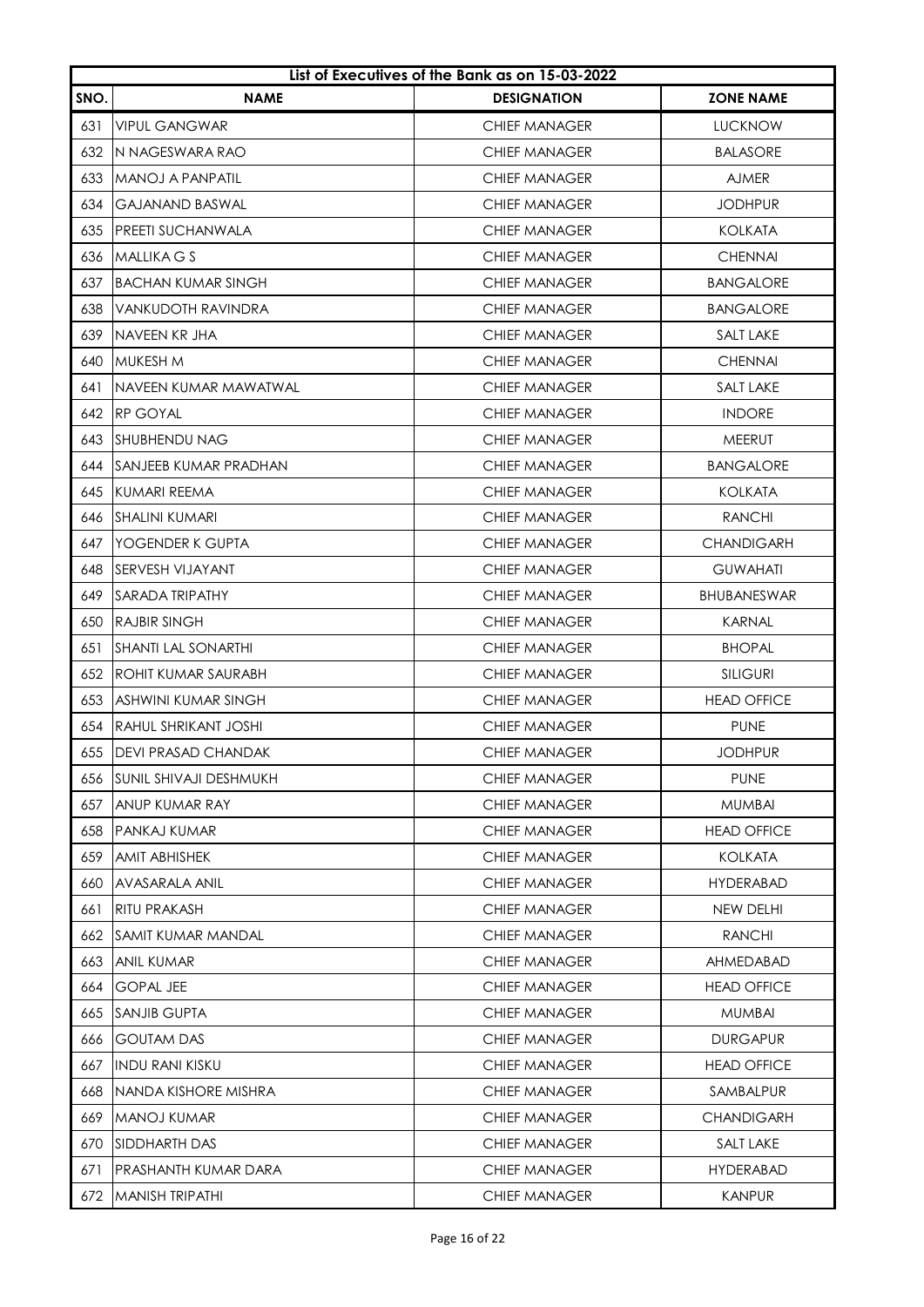|      | List of Executives of the Bank as on 15-03-2022 |                      |                    |  |
|------|-------------------------------------------------|----------------------|--------------------|--|
| SNO. | <b>NAME</b>                                     | <b>DESIGNATION</b>   | <b>ZONE NAME</b>   |  |
| 673  | Ashok Kumar Gupta                               | <b>CHIEF MANAGER</b> | <b>DHARAMSHALA</b> |  |
| 674  | APURV KARN                                      | <b>CHIEF MANAGER</b> | <b>BHAGALPUR</b>   |  |
| 675  | AKHIL KUMAR                                     | <b>CHIEF MANAGER</b> | <b>HEAD OFFICE</b> |  |
| 676  | IPUNEET BAPNA                                   | <b>CHIEF MANAGER</b> | <b>AJMER</b>       |  |
| 677  | <b>GAURAV VASHISTHA</b>                         | <b>CHIEF MANAGER</b> | <b>HEAD OFFICE</b> |  |
| 678  | <b>SREERAM SADASIVAN PILLAI</b>                 | <b>CHIEF MANAGER</b> | <b>SINGAPORE</b>   |  |
| 679  | IPOOJA CHAND                                    | <b>CHIEF MANAGER</b> | <b>AHMEDABAD</b>   |  |
| 680  | DEEPAK KR JHA                                   | <b>CHIEF MANAGER</b> | <b>HEAD OFFICE</b> |  |
| 681  | ANKITA AGGARWAL                                 | <b>CHIEF MANAGER</b> | <b>DEHRADUN</b>    |  |
| 682  | <b>SNEHA CHOURASIA</b>                          | <b>CHIEF MANAGER</b> | NEW DELHI          |  |
| 683  | <b>TATHAGATA BHATTACHARYA</b>                   | <b>CHIEF MANAGER</b> | <b>KOLKATA</b>     |  |
| 684  | <b>JINGMATE SINGHE NEGI</b>                     | <b>CHIEF MANAGER</b> | <b>SHIMLA</b>      |  |
| 685  | SHIVAM SHUKLA                                   | <b>CHIEF MANAGER</b> | <b>SINGAPORE</b>   |  |
| 686  | AMRITESH KUMAR                                  | <b>CHIEF MANAGER</b> | AHMEDABAD          |  |
| 687  | <b>RAJAN DUBEY</b>                              | <b>CHIEF MANAGER</b> | <b>HEAD OFFICE</b> |  |
| 688  | KIRAN KUMAR K P                                 | <b>CHIEF MANAGER</b> | <b>BANGALORE</b>   |  |
| 689  | ISUMAN GHOSH                                    | <b>CHIEF MANAGER</b> | <b>HOOGHLY</b>     |  |
| 690  | NIRMAL KUMAR AGRAWAL                            | <b>CHIEF MANAGER</b> | <b>AHMEDABAD</b>   |  |
| 691  | <b>VIVEK JAIN</b>                               | <b>CHIEF MANAGER</b> | <b>MUMBAI</b>      |  |
| 692  | <b>DEEPAK KUMAR</b>                             | <b>CHIEF MANAGER</b> | <b>AJMER</b>       |  |
| 693  | NIKITA PANDEY                                   | <b>CHIEF MANAGER</b> | <b>PATNA</b>       |  |
| 694  | <b>PANKAJ KR TIWARI</b>                         | <b>CHIEF MANAGER</b> | <b>HEAD OFFICE</b> |  |
| 695  | <b>RAHUL KUMAR</b>                              | <b>CHIEF MANAGER</b> | <b>HEAD OFFICE</b> |  |
| 696  | <b>SUJATA KUMARI</b>                            | <b>CHIEF MANAGER</b> | <b>HOOGHLY</b>     |  |
| 697  | SUMAN                                           | <b>CHIEF MANAGER</b> | <b>VARANASI</b>    |  |
| 698  | V MEDHAVEE                                      | <b>CHIEF MANAGER</b> | <b>HYDERABAD</b>   |  |
| 699  | <b>BIBHUTI BHUSAN BEHERA</b>                    | <b>CHIEF MANAGER</b> | <b>BHUBANESWAR</b> |  |
| 700  | ASHISH KUMAR VERMA                              | <b>CHIEF MANAGER</b> | <b>SALT LAKE</b>   |  |
| 701  | ASHISH SHARMA                                   | <b>CHIEF MANAGER</b> | <b>MEERUT</b>      |  |
| 702  | PRIYANKA GOSWAMI                                | <b>CHIEF MANAGER</b> | SALT LAKE          |  |
| 703  | RASHMI MATHUR                                   | <b>CHIEF MANAGER</b> | NEW DELHI          |  |
| 704  | <b>MOTI KUMAR SAH</b>                           | <b>CHIEF MANAGER</b> | <b>BEGUSARAI</b>   |  |
| 705  | <b>SHAILESH KUMAR SAHOO</b>                     | <b>CHIEF MANAGER</b> | <b>HEAD OFFICE</b> |  |
| 706  | SHEVANTIKA                                      | <b>CHIEF MANAGER</b> | <b>KOLKATA</b>     |  |
| 707  | A ARUL SWAMINATHAN                              | <b>CHIEF MANAGER</b> | <b>CHENNAI</b>     |  |
| 708  | <b>PRATEEK NANGIA</b>                           | <b>CHIEF MANAGER</b> | <b>AJMER</b>       |  |
| 709  | RAJRISHI CHOUKSEY                               | <b>CHIEF MANAGER</b> | <b>BHOPAL</b>      |  |
| 710  | <b>NAKHO TIMOTHY</b>                            | CHIEF MANAGER        | <b>AGARTALA</b>    |  |
| 711  | <b>VED PRAKASH</b>                              | <b>CHIEF MANAGER</b> | <b>VARANASI</b>    |  |
| 712  | ABHISHEK KUMAR                                  | <b>CHIEF MANAGER</b> | <b>DURGAPUR</b>    |  |
| 713  | ANUPAMA SRIVASTAVA                              | <b>CHIEF MANAGER</b> | <b>AHMEDABAD</b>   |  |
| 714  | LAXMAN KUMAR                                    | <b>CHIEF MANAGER</b> | <b>JAIPUR</b>      |  |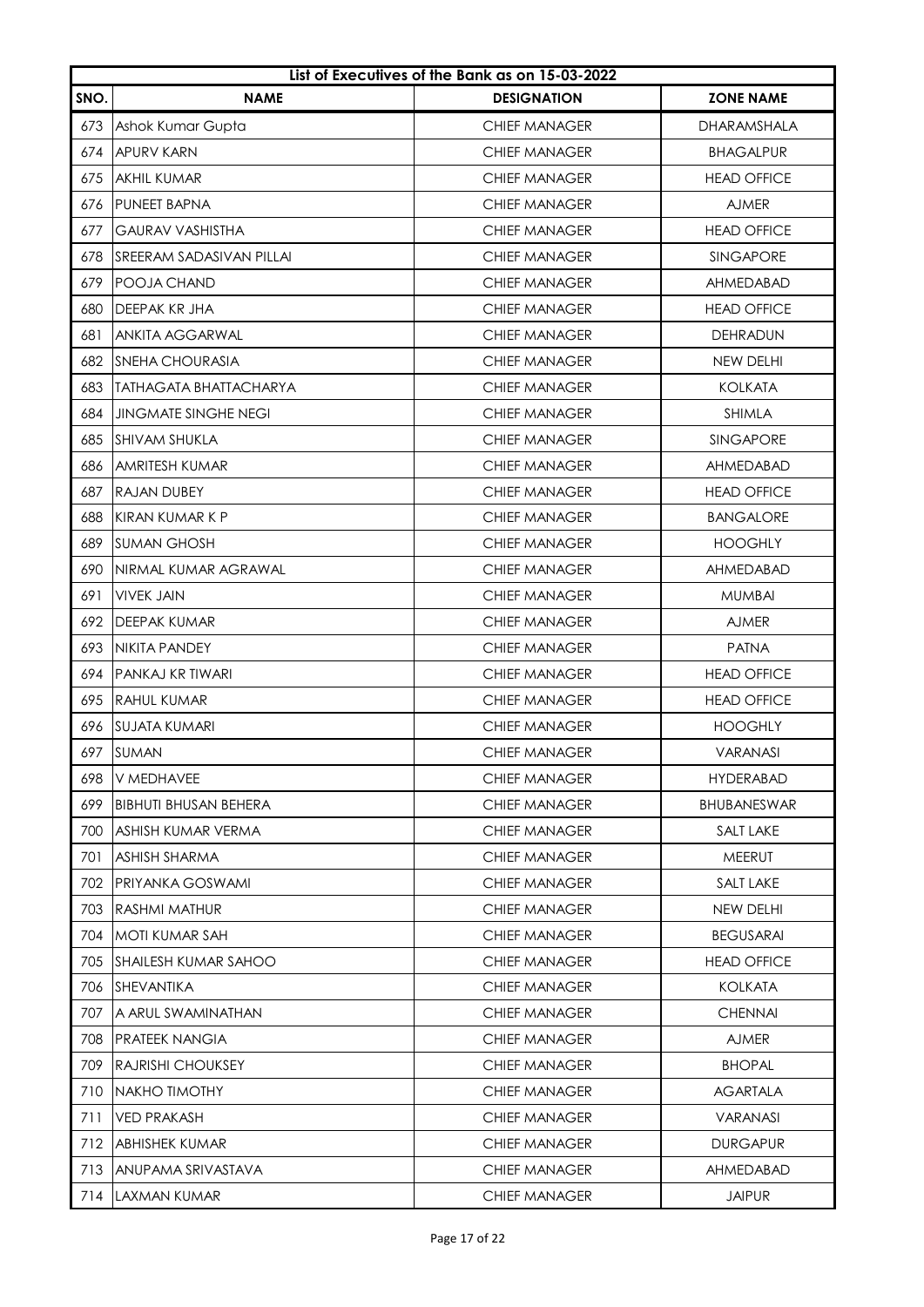|      | List of Executives of the Bank as on 15-03-2022 |                      |                    |  |
|------|-------------------------------------------------|----------------------|--------------------|--|
| SNO. | <b>NAME</b>                                     | <b>DESIGNATION</b>   | <b>ZONE NAME</b>   |  |
| 715  | <b>KAPIL KHANDELWAL</b>                         | <b>CHIEF MANAGER</b> | <b>BHOPAL</b>      |  |
| 716  | UMA S ROYCHOWDHURY                              | <b>CHIEF MANAGER</b> | <b>BHUBANESWAR</b> |  |
| 717  | <b>ROHIT RANJAN</b>                             | <b>CHIEF MANAGER</b> | <b>RANCHI</b>      |  |
| 718  | MANISH KUMAR                                    | <b>CHIEF MANAGER</b> | <b>GUWAHATI</b>    |  |
| 719  | <b>JEEVAN JYOTI</b>                             | <b>CHIEF MANAGER</b> | <b>AJMER</b>       |  |
| 720  | ISHEKHAR KUMAR SINGH                            | <b>CHIEF MANAGER</b> | <b>SALT LAKE</b>   |  |
| 721  | <b>SANDEEP KUMAR</b>                            | <b>CHIEF MANAGER</b> | <b>JODHPUR</b>     |  |
| 722  | IPUNIT FRANCIS TIRKEY                           | <b>CHIEF MANAGER</b> | <b>HEAD OFFICE</b> |  |
| 723  | RAHUL NILKANT RAUT                              | <b>CHIEF MANAGER</b> | <b>MUMBAI</b>      |  |
| 724  | SANTOSH KUMAR                                   | <b>CHIEF MANAGER</b> | <b>HEAD OFFICE</b> |  |
| 725  | <b>GAURAV SHRIKANT SONAWANE</b>                 | <b>CHIEF MANAGER</b> | <b>MUMBAI</b>      |  |
| 726  | AMIT KUMAR TRIPATHI                             | <b>CHIEF MANAGER</b> | <b>SURAT</b>       |  |
| 727  | P MITRA                                         | <b>CHIEF MANAGER</b> | <b>SALT LAKE</b>   |  |
| 728  | S SENTHIL PRABA                                 | <b>CHIEF MANAGER</b> | <b>MUMBAI</b>      |  |
| 729  | MITALI MADHUSMITA DAS                           | <b>CHIEF MANAGER</b> | <b>BHUBANESWAR</b> |  |
| 730  | <b>CHANDER SHEKHAR</b>                          | <b>CHIEF MANAGER</b> | <b>HEAD OFFICE</b> |  |
| 731  | <b>ANKIT RAJ</b>                                | <b>CHIEF MANAGER</b> | <b>MUMBAI</b>      |  |
| 732  | <b>BHARAT GAUR</b>                              | <b>CHIEF MANAGER</b> | <b>JODHPUR</b>     |  |
| 733  | ASHWIN R                                        | <b>CHIEF MANAGER</b> | <b>COIMBATORE</b>  |  |
|      | 734   DEEPAK KUMAR GOSWAMI                      | <b>CHIEF MANAGER</b> | <b>JAIPUR</b>      |  |
| 735  | <b>PUSHPENDRA KUMAR</b>                         | <b>CHIEF MANAGER</b> | <b>CHANDIGARH</b>  |  |
| 736  | <b>ABHA JOLLY</b>                               | <b>CHIEF MANAGER</b> | NEW DELHI          |  |
| 737  | RUPAM COLUMBA                                   | <b>CHIEF MANAGER</b> | <b>HEAD OFFICE</b> |  |
| 738  | Lekhraj Bhatia                                  | <b>CHIEF MANAGER</b> | <b>SHIMLA</b>      |  |
| 739  | <b>JIMISH MAHENDRAKUMAR SONI</b>                | <b>CHIEF MANAGER</b> | AHMEDABAD          |  |
| 740  | SHAMBHARKAR PU                                  | <b>CHIEF MANAGER</b> | <b>PUNE</b>        |  |
| 741  | RAHUL SURYA                                     | <b>CHIEF MANAGER</b> | AHMEDABAD          |  |
| 742  | <b>PRAVEEN JAIN</b>                             | <b>CHIEF MANAGER</b> | <b>HEAD OFFICE</b> |  |
| 743  | RIMJHIM ROUT                                    | <b>CHIEF MANAGER</b> | <b>BHUBANESWAR</b> |  |
| 744  | MANISH KUMAR SINGH                              | <b>CHIEF MANAGER</b> | <b>JAIPUR</b>      |  |
| 745  | NABANITA MUKHERJEE                              | <b>CHIEF MANAGER</b> | <b>KOLKATA</b>     |  |
| 746  | <b>AKASH MOHANTY</b>                            | <b>CHIEF MANAGER</b> | <b>BALASORE</b>    |  |
| 747  | AMARENDER KUMAR MUMMADI                         | <b>CHIEF MANAGER</b> | <b>HYDERABAD</b>   |  |
| 748  | <b>SUDIPTA MISHRA</b>                           | <b>CHIEF MANAGER</b> | <b>BHUBANESWAR</b> |  |
| 749  | <b>RAJEEV ARORA</b>                             | <b>CHIEF MANAGER</b> | <b>SHIMLA</b>      |  |
| 750  | <b>ADITYA DAS</b>                               | <b>CHIEF MANAGER</b> | SALT LAKE          |  |
| 751  | <b>GUNJAN KUMAR</b>                             | <b>CHIEF MANAGER</b> | <b>SILIGURI</b>    |  |
| 752  | AVINAY AGARWAL                                  | <b>CHIEF MANAGER</b> | <b>SALT LAKE</b>   |  |
| 753  | SAURABH TRIVEDI                                 | <b>CHIEF MANAGER</b> | <b>SILIGURI</b>    |  |
| 754  | RAJAN KUMAR BHAGAT                              | <b>CHIEF MANAGER</b> | <b>HEAD OFFICE</b> |  |
| 755  | ADYASHA PATRA                                   | <b>CHIEF MANAGER</b> | <b>MUMBAI</b>      |  |
| 756  | <b>MANOJ KUMAR MANGAL</b>                       | <b>CHIEF MANAGER</b> | <b>JAIPUR</b>      |  |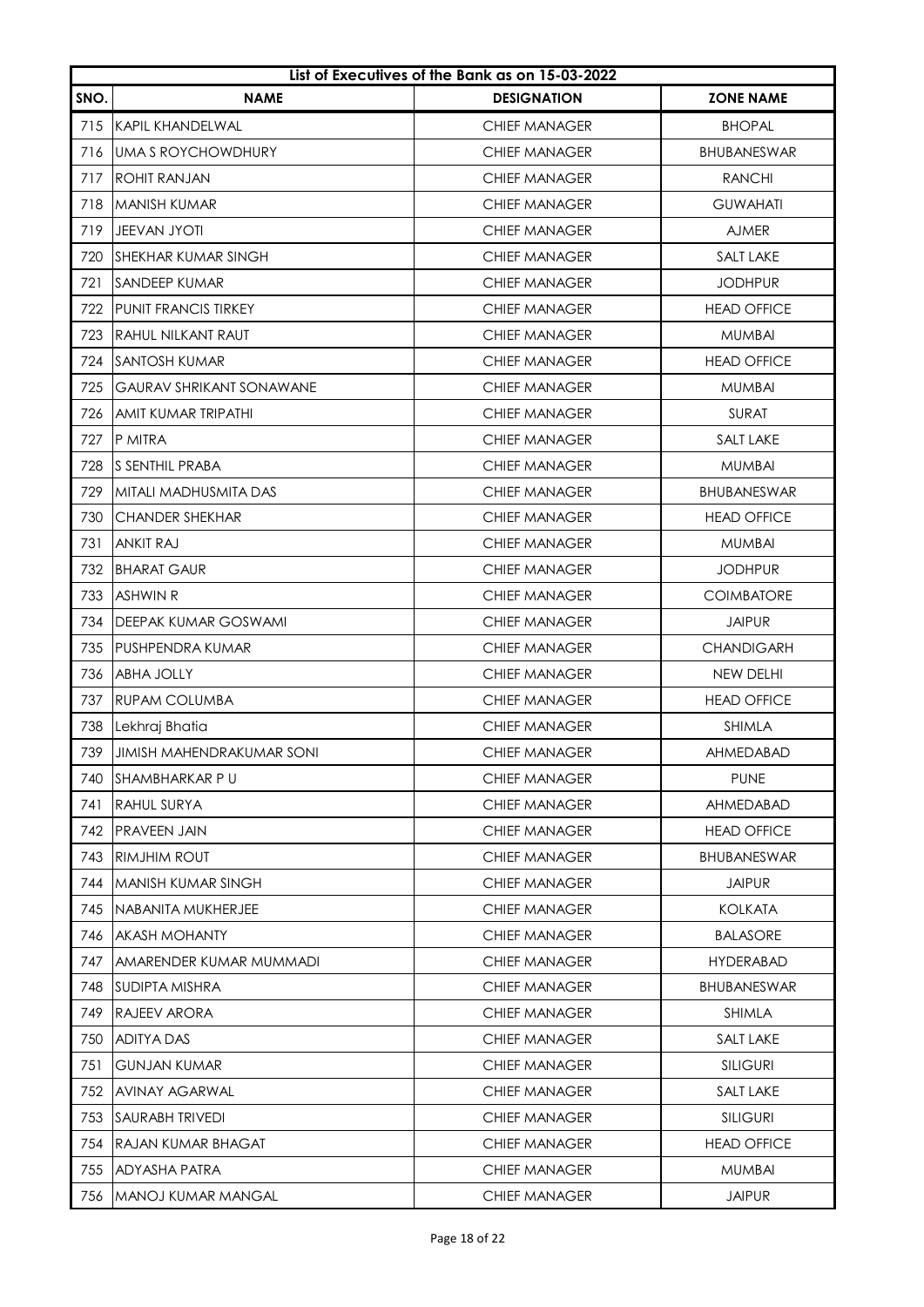|      | List of Executives of the Bank as on 15-03-2022 |                      |                    |  |
|------|-------------------------------------------------|----------------------|--------------------|--|
| SNO. | <b>NAME</b>                                     | <b>DESIGNATION</b>   | <b>ZONE NAME</b>   |  |
| 757  | MANGAL SINGH PARIHAR                            | <b>CHIEF MANAGER</b> | <b>MUMBAI</b>      |  |
| 758  | AJAYA KUMAR PANIGRAHI                           | <b>CHIEF MANAGER</b> | BALASORE           |  |
| 759  | NITIN SHARMA                                    | <b>CHIEF MANAGER</b> | <b>AJMER</b>       |  |
| 760  | ISANJEEV KUMAR                                  | <b>CHIEF MANAGER</b> | <b>MUMBAI</b>      |  |
| 761  | <b>PRADEEPRAJ M</b>                             | <b>CHIEF MANAGER</b> | ERNAKULAM          |  |
| 762  | <b>VIMAL KUKREJA</b>                            | <b>CHIEF MANAGER</b> | <b>INDORE</b>      |  |
| 763  | IMANISH KUMAR SRIVASTAVA                        | <b>CHIEF MANAGER</b> | <b>HOOGHLY</b>     |  |
| 764  | A SAI RAM                                       | <b>CHIEF MANAGER</b> | <b>KOLKATA</b>     |  |
| 765  | VIDYA KUMAR                                     | <b>CHIEF MANAGER</b> | <b>JORHAT</b>      |  |
| 766  | ISMAT JAHAN                                     | <b>CHIEF MANAGER</b> | <b>KANPUR</b>      |  |
| 767  | <b>NAVEEN RAMNANI</b>                           | <b>CHIEF MANAGER</b> | <b>HONGKONG</b>    |  |
| 768  | ARJUN SINGH BAJWA                               | <b>CHIEF MANAGER</b> | <b>SHIMLA</b>      |  |
| 769  | ISRAJAN VARSHNEY                                | <b>CHIEF MANAGER</b> | <b>HEAD OFFICE</b> |  |
| 770  | YASH MANGAL                                     | <b>CHIEF MANAGER</b> | <b>JAIPUR</b>      |  |
| 771  | <b>BRAJESH KANT</b>                             | <b>CHIEF MANAGER</b> | <b>HOOGHLY</b>     |  |
| 772  | <b>RATNESH KUMAR</b>                            | <b>CHIEF MANAGER</b> | <b>SINGAPORE</b>   |  |
| 773  | ABHIJEET KUMAR                                  | <b>CHIEF MANAGER</b> | <b>CHANDIGARH</b>  |  |
| 774  | ISANTOSH KUMAR                                  | <b>CHIEF MANAGER</b> | <b>DHARAMSHALA</b> |  |
| 775  | IPUNEET KUMAR                                   | <b>CHIEF MANAGER</b> | KARNAL             |  |
| 776  | <b>AVINASH PANDEY</b>                           | <b>CHIEF MANAGER</b> | <b>VARANASI</b>    |  |
| 777  | <b>ISHAN SINGHAL</b>                            | <b>CHIEF MANAGER</b> | <b>KARNAL</b>      |  |
| 778  | IRAVI KUMAR SINGH                               | <b>CHIEF MANAGER</b> | NEW DELHI          |  |
| 779  | NIVEDITA GANGULY                                | <b>CHIEF MANAGER</b> | <b>HEAD OFFICE</b> |  |
| 780  | ASHOK KUMAR GUPTA                               | <b>CHIEF MANAGER</b> | <b>GUWAHATI</b>    |  |
| 781  | <b>RISHI RAJ</b>                                | <b>CHIEF MANAGER</b> | <b>PATNA</b>       |  |
| 782  | <b>SWASTIK NANDY</b>                            | <b>CHIEF MANAGER</b> | <b>HOOGHLY</b>     |  |
| 783  | P VENKATA SIVA PRASAD                           | <b>CHIEF MANAGER</b> | <b>HYDERABAD</b>   |  |
| 784  | <b>SWETANGI CHOUDHARY</b>                       | <b>CHIEF MANAGER</b> | NEW DELHI          |  |
| 785  | <b>ROSHNI JAIN</b>                              | <b>CHIEF MANAGER</b> | <b>HEAD OFFICE</b> |  |
| 786  | <b>SHAILESH KUMAR GUPTA</b>                     | <b>CHIEF MANAGER</b> | <b>NAGPUR</b>      |  |
| 787  | PRIYANKA DAMODAR DANGE                          | <b>CHIEF MANAGER</b> | <b>NAGPUR</b>      |  |
| 788  | <b>MANORANJAN KUMAR</b>                         | <b>CHIEF MANAGER</b> | <b>SILIGURI</b>    |  |
| 789  | DEEPAK KUMAR                                    | <b>CHIEF MANAGER</b> | <b>JALANDHAR</b>   |  |
| 790  | <b>RAJEEV CHOUDHARY</b>                         | <b>CHIEF MANAGER</b> | <b>RANCHI</b>      |  |
| 791  | HINABA B JADEJA                                 | <b>CHIEF MANAGER</b> | <b>MUMBAI</b>      |  |
| 792  | <b>ROHIT KUMAR</b>                              | <b>CHIEF MANAGER</b> | <b>BHOPAL</b>      |  |
| 793  | AYAN DUTTA                                      | <b>CHIEF MANAGER</b> | <b>HEAD OFFICE</b> |  |
| 794  | ANITA BINDHANI                                  | <b>CHIEF MANAGER</b> | <b>MUMBAI</b>      |  |
| 795  | MANOJ GOGOI                                     | <b>CHIEF MANAGER</b> | <b>JORHAT</b>      |  |
| 796  | <b>SUBHAS KAR</b>                               | <b>CHIEF MANAGER</b> | <b>KOLKATA</b>     |  |
| 797  | PRADEEP KUMAR                                   | <b>CHIEF MANAGER</b> | <b>BALASORE</b>    |  |
| 798  | AMISH NATH JHA                                  | <b>CHIEF MANAGER</b> | <b>CHANDIGARH</b>  |  |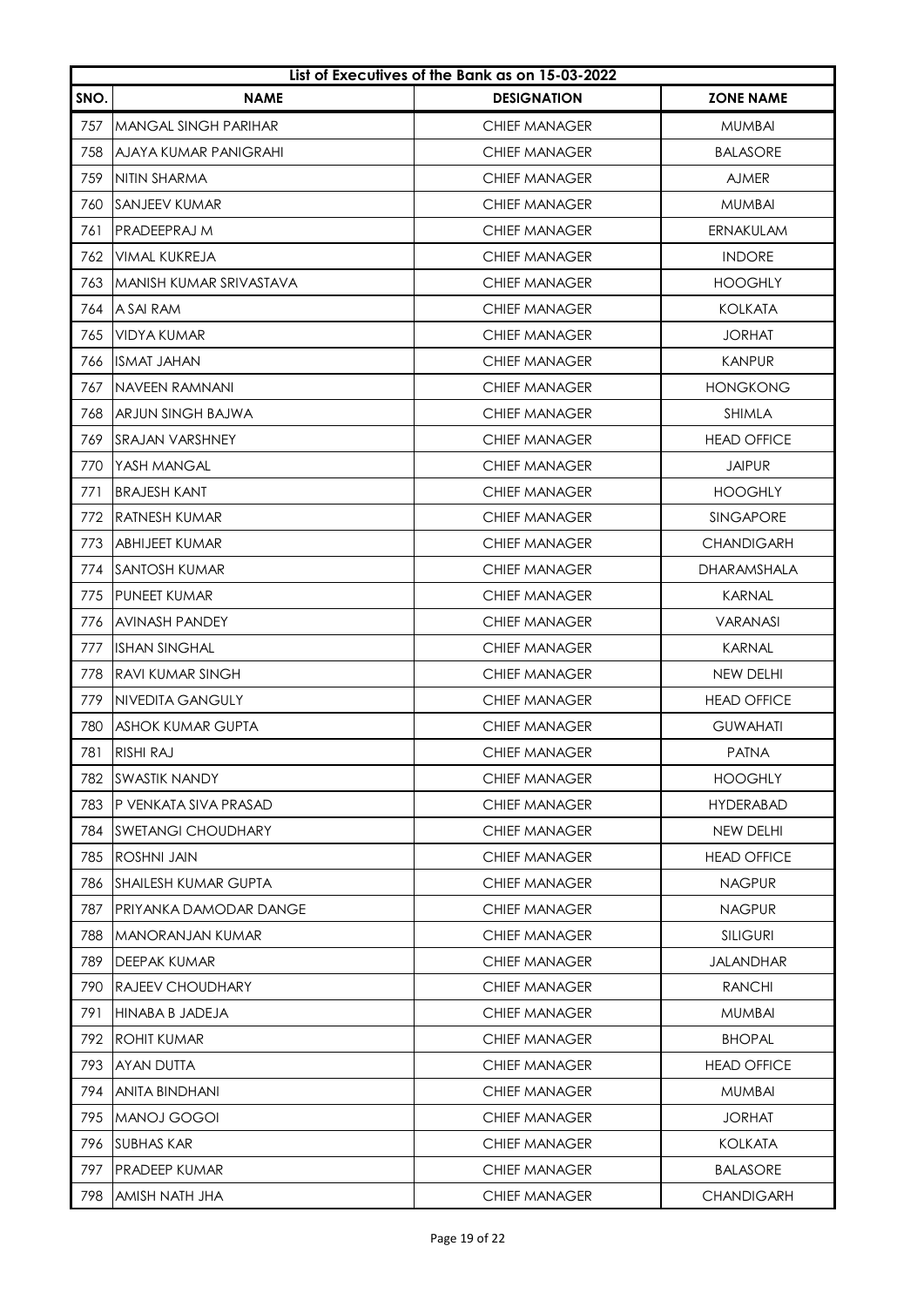|      | List of Executives of the Bank as on 15-03-2022 |                      |                    |  |
|------|-------------------------------------------------|----------------------|--------------------|--|
| SNO. | <b>NAME</b>                                     | <b>DESIGNATION</b>   | <b>ZONE NAME</b>   |  |
| 799  | DEEPAK KUMAR NAYAK                              | <b>CHIEF MANAGER</b> | <b>CHENNAI</b>     |  |
| 800  | AMAR KUMAR                                      | <b>CHIEF MANAGER</b> | <b>SHIMLA</b>      |  |
| 801  | <b>RAJESH kumar</b>                             | <b>CHIEF MANAGER</b> | <b>JODHPUR</b>     |  |
| 802  | DINESH SHARMA                                   | <b>CHIEF MANAGER</b> | <b>SHIMLA</b>      |  |
| 803  | PRIYA CHHABRA                                   | <b>CHIEF MANAGER</b> | <b>NEW DELHI</b>   |  |
| 804  | <b>KANCHAN</b>                                  | <b>CHIEF MANAGER</b> | <b>DHARAMSHALA</b> |  |
| 805  | <b>SATYAM KISHOR AGRAWAL</b>                    | <b>CHIEF MANAGER</b> | AHMEDABAD          |  |
| 806  | <b>TANZIN</b>                                   | <b>CHIEF MANAGER</b> | <b>DHARAMSHALA</b> |  |
| 807  | <b>PRABHAKAR KUMAR</b>                          | <b>CHIEF MANAGER</b> | <b>HEAD OFFICE</b> |  |
| 808  | RAJENDRA KUMAR SAINI                            | <b>CHIEF MANAGER</b> | <b>AJMER</b>       |  |
| 809  | HIMANSHU agarwal                                | <b>CHIEF MANAGER</b> | <b>MUMBAI</b>      |  |
| 810  | <b>PUJASREE DAS</b>                             | <b>CHIEF MANAGER</b> | <b>HEAD OFFICE</b> |  |
| 811  | <b>ARUN SHARMA</b>                              | <b>CHIEF MANAGER</b> | <b>JAIPUR</b>      |  |
| 812  | ANKUR SRIVASTAVA                                | <b>CHIEF MANAGER</b> | <b>BHOPAL</b>      |  |
| 813  | <b>GARIMA GOEL</b>                              | <b>CHIEF MANAGER</b> | <b>SHIMLA</b>      |  |
| 814  | <b>VIBHUTI KUMAR</b>                            | <b>CHIEF MANAGER</b> | <b>HEAD OFFICE</b> |  |
| 815  | <b>SANDEEP GUPTA</b>                            | <b>CHIEF MANAGER</b> | <b>AJMER</b>       |  |
| 816  | <b>HANSA PATTANI</b>                            | <b>CHIEF MANAGER</b> | <b>INDORE</b>      |  |
| 817  | ISHRIVIDHYA R                                   | <b>CHIEF MANAGER</b> | <b>CHENNAI</b>     |  |
| 818  | <b>RAJEEV KUMAR</b>                             | <b>CHIEF MANAGER</b> | <b>BALASORE</b>    |  |
| 819  | <b>SACHIN YADAV</b>                             | <b>CHIEF MANAGER</b> | MEERUT             |  |
| 820  | <b>PRASHANT KUMAR</b>                           | <b>CHIEF MANAGER</b> | <b>JORHAT</b>      |  |
| 821  | <b>JYOTSANA</b>                                 | <b>CHIEF MANAGER</b> | <b>BEGUSARAI</b>   |  |
| 822  | <b>KUMAR GAURAV</b>                             | <b>CHIEF MANAGER</b> | <b>DURGAPUR</b>    |  |
| 823  | NARESH kumar HOTCHANDANI                        | <b>CHIEF MANAGER</b> | <b>MUMBAI</b>      |  |
| 824  | PREETY HANS                                     | <b>CHIEF MANAGER</b> | <b>KANPUR</b>      |  |
| 825  | ABHINAV BIHARI                                  | <b>CHIEF MANAGER</b> | <b>SURAT</b>       |  |
| 826  | <b>JEGANNADHAN KU</b>                           | <b>CHIEF MANAGER</b> | <b>CHENNAI</b>     |  |
| 827  | ASHUTOSH SRIVASTAV                              | <b>CHIEF MANAGER</b> | <b>HEAD OFFICE</b> |  |
| 828  | ARVIND KUMAR                                    | <b>CHIEF MANAGER</b> | <b>GUWAHATI</b>    |  |
| 829  | MAYANK SHEKHAR SHARMA                           | <b>CHIEF MANAGER</b> | <b>SURAT</b>       |  |
| 830  | <b>MANOJ BHUKYA</b>                             | <b>CHIEF MANAGER</b> | <b>HYDERABAD</b>   |  |
| 831  | <b>ANSHUL SINGHAL</b>                           | <b>CHIEF MANAGER</b> | <b>HONGKONG</b>    |  |
| 832  | <b>PRABHGEET KAUR</b>                           | <b>CHIEF MANAGER</b> | <b>CHANDIGARH</b>  |  |
| 833  | <b>NEHA CHAUDHRI</b>                            | <b>CHIEF MANAGER</b> | NEW DELHI          |  |
| 834  | PRASHANT KUMAR RATHAUR                          | <b>CHIEF MANAGER</b> | <b>HEAD OFFICE</b> |  |
| 835  | DEEPAK SINGH JADAUN                             | <b>CHIEF MANAGER</b> | <b>KANPUR</b>      |  |
| 836  | CHANDAN KUMAR CHOUDHARY                         | <b>CHIEF MANAGER</b> | <b>HEAD OFFICE</b> |  |
| 837  | <b>VARUN PRATAP SINGH</b>                       | <b>CHIEF MANAGER</b> | <b>HEAD OFFICE</b> |  |
| 838  | NAGENDRA PRASAD DHAUNDIYAL                      | <b>CHIEF MANAGER</b> | <b>RAIPUR</b>      |  |
| 839  | VARSHA YADAV                                    | <b>CHIEF MANAGER</b> | NEW DELHI          |  |
| 840  | AMIT KR PANKAJ                                  | <b>CHIEF MANAGER</b> | <b>HEAD OFFICE</b> |  |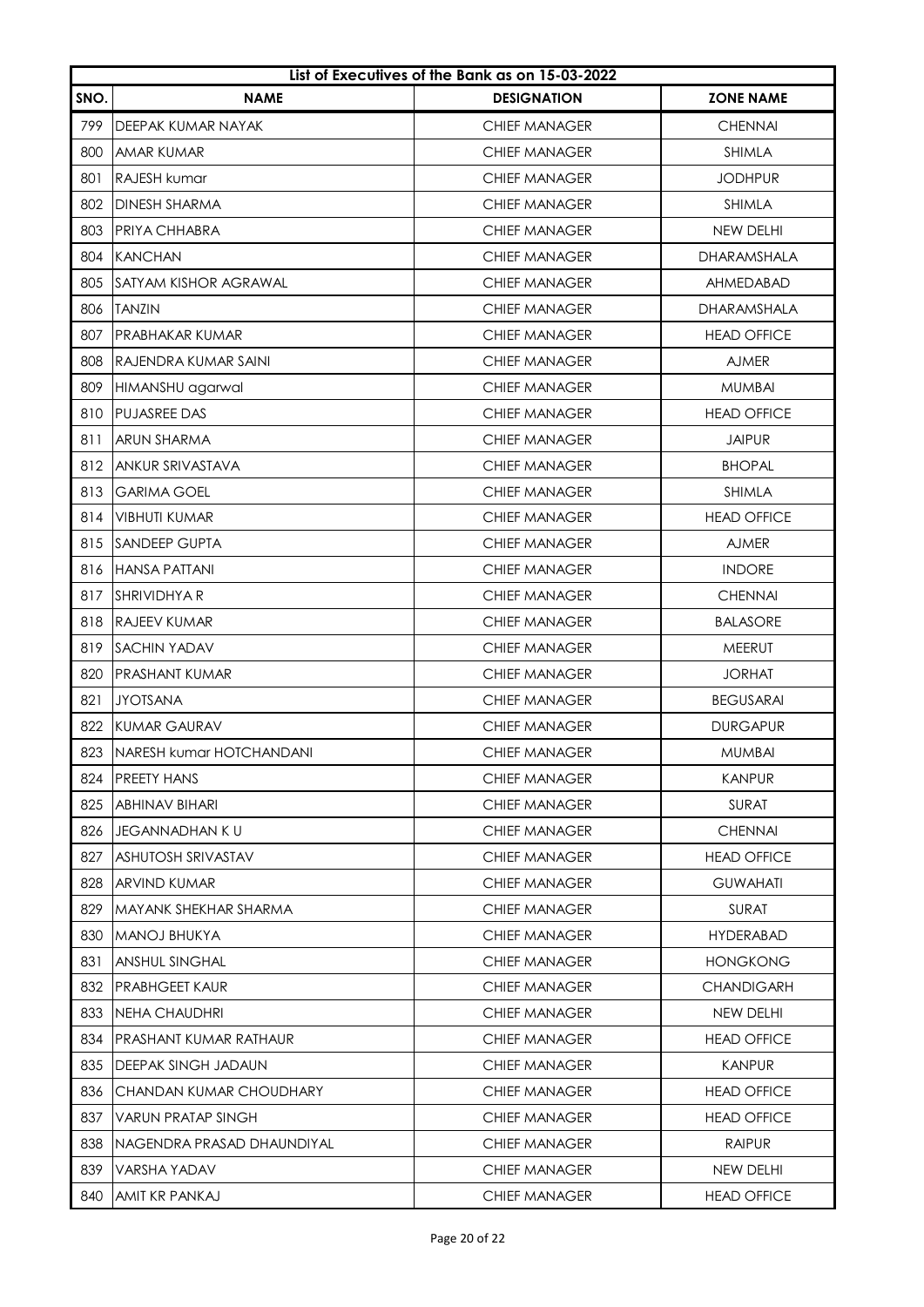|      | List of Executives of the Bank as on 15-03-2022 |                      |                    |  |
|------|-------------------------------------------------|----------------------|--------------------|--|
| SNO. | <b>NAME</b>                                     | <b>DESIGNATION</b>   | <b>ZONE NAME</b>   |  |
| 841  | <b>ABHINAV BURAD</b>                            | <b>CHIEF MANAGER</b> | <b>AJMER</b>       |  |
| 842  | KULPREET KUMAR                                  | <b>CHIEF MANAGER</b> | <b>JALANDHAR</b>   |  |
| 843  | Y NAGESWARA REDDY                               | <b>CHIEF MANAGER</b> | <b>HYDERABAD</b>   |  |
| 844  | ABHIJEET UPADHYAY                               | <b>CHIEF MANAGER</b> | <b>HEAD OFFICE</b> |  |
| 845  | <b>MOHIT KUMAR SINGH</b>                        | <b>CHIEF MANAGER</b> | <b>HEAD OFFICE</b> |  |
| 846  | <b>ROHIT KUMAR</b>                              | <b>CHIEF MANAGER</b> | SAMBALPUR          |  |
| 847  | <b>GAUTAM KUMAR</b>                             | <b>CHIEF MANAGER</b> | <b>HEAD OFFICE</b> |  |
| 848  | <b>JOYDEEP CHOUDHURY</b>                        | <b>CHIEF MANAGER</b> | <b>GUWAHATI</b>    |  |
| 849  | <b>LALIT KUMAR</b>                              | <b>CHIEF MANAGER</b> | <b>MUMBAI</b>      |  |
| 850  | <b>RAHUL KUMAR</b>                              | <b>CHIEF MANAGER</b> | SAMBALPUR          |  |
| 851  | P K AHIRWAR                                     | <b>CHIEF MANAGER</b> | <b>BHOPAL</b>      |  |
| 852  | <b>SUNIL PATRO</b>                              | <b>CHIEF MANAGER</b> | ERNAKULAM          |  |
| 853  | <b>ANANT GAUTAM</b>                             | <b>CHIEF MANAGER</b> | <b>AJMER</b>       |  |
| 854  | C SURESH BABU                                   | CHIEF MANAGER (RM)   | <b>HEAD OFFICE</b> |  |
| 855  | <b>SARYU GUPTA</b>                              | CHIEF MANAGER(CA)    | NEW DELHI          |  |
| 856  | J.K. JAIN                                       | CHIEF MANAGER(CA)    | <b>HEAD OFFICE</b> |  |
| 857  | <b>PAWAN KARWA</b>                              | CHIEF MANAGER(CA)    | <b>MUMBAI</b>      |  |
| 858  | <b>VIPINA GUPTA</b>                             | CHIEF MANAGER(CA)    | NEW DELHI          |  |
| 859  | <b>SANJAY KUMAR PRASAD</b>                      | CHIEF MANAGER(IT)    | <b>HEAD OFFICE</b> |  |
| 860  | RABINDRA KUMAR RATH                             | CHIEF MANAGER(IT)    | <b>HEAD OFFICE</b> |  |
| 861  | <b>ASHUTOSH KR MALLIK</b>                       | CHIEF MANAGER(IT)    | <b>HEAD OFFICE</b> |  |
| 862  | ARUNAVA MANNA                                   | CHIEF MANAGER(IT)    | <b>HEAD OFFICE</b> |  |
| 863  | <b>BIBHUTI BHUSHAN NAYAK</b>                    | CHIEF MANAGER(IT)    | <b>HEAD OFFICE</b> |  |
| 864  | <b>SANDEEP ROHIT</b>                            | CHIEF MANAGER(IT)    | <b>HEAD OFFICE</b> |  |
| 865  | RAVI PRAKASH LATHORIA                           | CHIEF MANAGER(IT)    | <b>HEAD OFFICE</b> |  |
| 866  | <b>BISWADIP DEY</b>                             | CHIEF MANAGER(IT)    | <b>HEAD OFFICE</b> |  |
| 867  | M BHATTACHARYA                                  | CHIEF MANAGER(IT)    | <b>HEAD OFFICE</b> |  |
| 868  | A PHANI GOPAL                                   | CHIEF MANAGER(IT)    | <b>HEAD OFFICE</b> |  |
| 869  | SHIV SHANKER YADAV                              | CHIEF MANAGER(IT)    | <b>HEAD OFFICE</b> |  |
| 870  | ARATI BASKEY                                    | CHIEF MANAGER(IT)    | <b>HEAD OFFICE</b> |  |
| 871  | RUCHI AGRAWAL                                   | CHIEF MANAGER(IT)    | <b>HEAD OFFICE</b> |  |
| 872  | SHARNANGSHU DAS                                 | CHIEF MANAGER(IT)    | <b>HEAD OFFICE</b> |  |
| 873  | D P HEMBROM                                     | CHIEF MANAGER(IT)    | <b>HEAD OFFICE</b> |  |
| 874  | PARTHA PRATIM MONDAL                            | CHIEF MANAGER(IT)    | <b>HEAD OFFICE</b> |  |
| 875  | AMIT KUMAR SALVI                                | CHIEF MANAGER(IT)    | <b>HEAD OFFICE</b> |  |
| 876  | KAUSTAV KR DAS                                  | CHIEF MANAGER(IT)    | <b>HEAD OFFICE</b> |  |
| 877  | VISHAL SRIVASTAVA                               | CHIEF MANAGER(IT)    | <b>HEAD OFFICE</b> |  |
| 878  | MANORANJAN ROY                                  | CHIEF MANAGER(IT)    | <b>HEAD OFFICE</b> |  |
| 879  | SATISH KUMAR                                    | CHIEF MANAGER(IT)    | <b>HEAD OFFICE</b> |  |
| 880  | ROHIT SRIVASTAVA                                | CHIEF MANAGER(IT)    | <b>HEAD OFFICE</b> |  |
| 881  | MANISH KR SINGH                                 | CHIEF MANAGER(IT)    | <b>HEAD OFFICE</b> |  |
| 882  | <b>MANAS BAIN</b>                               | CHIEF MANAGER(IT)    | <b>HEAD OFFICE</b> |  |